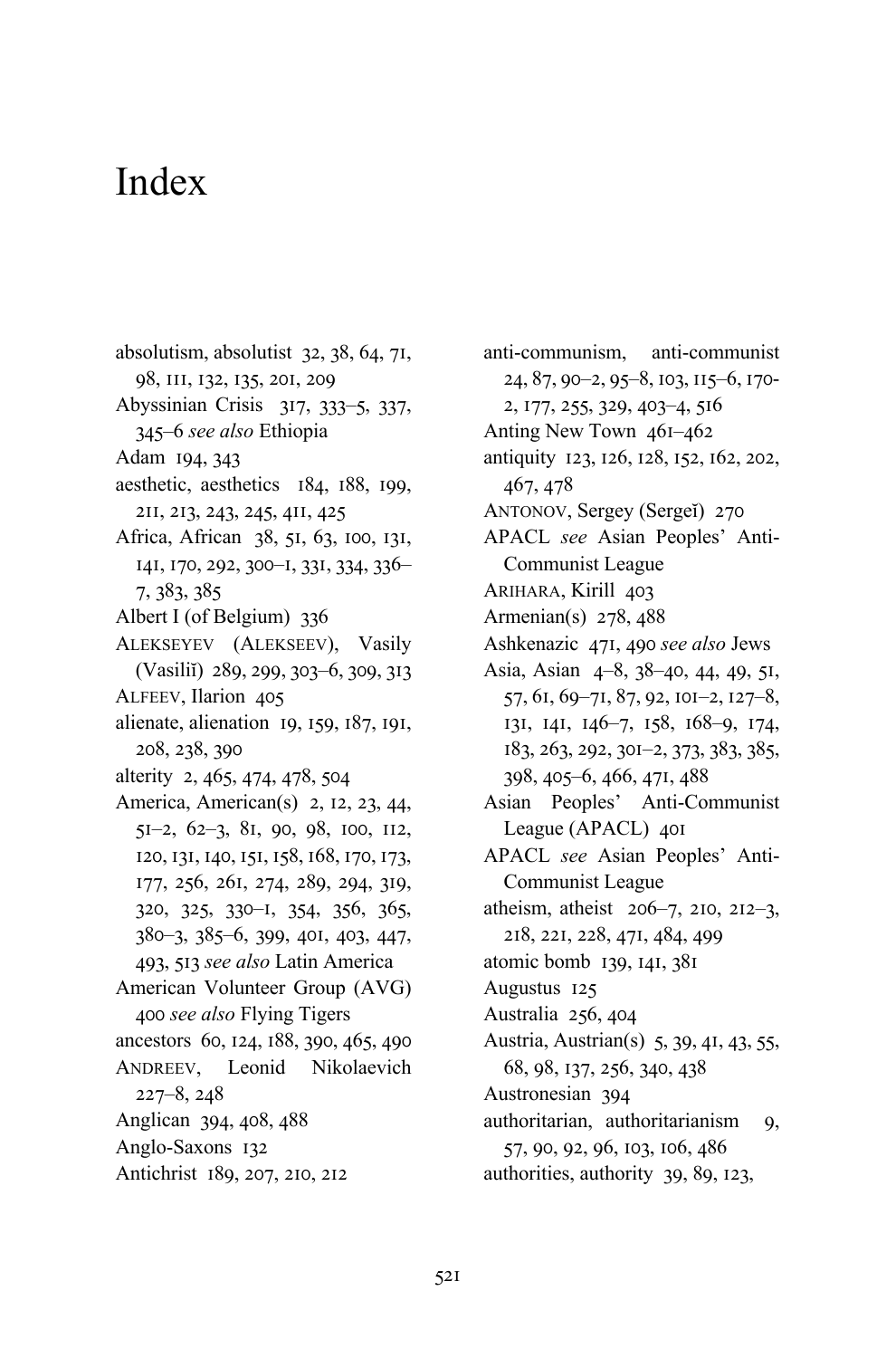193, 198, 211, 216, 228–9, 232, 235–  $6, 240-2, 244, 386, 393, 407, 474,$  $486 - 7, 492, 500, 504$ autocracy, autocratic  $9, 44, 69$ avant-garde 229, 244, 272, 318 aviator(s)  $24, 496, 498$ AVG *see* American Volunteer Group

 $BA$  Jin  $270$ Babaoshan 496, 504 Baghdadi Jews 471 see also Jews *baihua* (vernacular) 227 BAKHTIN, Mikhail 19, 211-2, 236,  $24I-3$ BALDWIN, Stanley 323 Baroque 230, 413, 438 BASALYGA, Benjamin 399 Bauhaus 438, 461 BEI Dao 293 BEKISH, Irenaeus (Irineĭ) 399-400, 402 BELINSKY (BELINSKIĬ), Vissarion 190-1, 198-9, 240-2 BERDYAEV (BERDI͡AEV), Nikolaĭ  $206 - 211$ BEVAN, Paul 318 Bible 187, 208, 334 bishop  $396, 399 - 400, 405, 488$ body, bodily 12, 186, 332, 345, 349, 353, 465, 503 Bolshevik, Bolsheviks 75, 258, 265, 272, 274, 278, 402, 484 border conflicts, border issues 23, 34, 45–8, 57, 69, 91, 100, 106, 162–  $3, 171, 385 - 6, 418$ BORODIN, Mikhail 172 bourgeois, bourgeoisie 81, 118-9,

 $128-30, 135-6, 140-1$ Boxer Rebellion  $40, 45, 66, 97, 100$ BRAUDEL, Fernand 158 Brazil 404 Britain, British 5, 10, 22, 38, 39-41,  $43-5, 51, 57-8, 61-5, 68-70, 97,$ II5, 132, 160, 166, 168, 171, 276, 304, 331, 336, 347, 354, 358, 379, 394, 467, 471, 474-5, 480, 486, 488-90, 492-3, 518 see also Great Britain, UK, England BUCK, Pearl S. 285 Buddha, Buddhist, Buddhism 235, 253, 305, 308, 335, 395, 475, 488-9 BUKHARIN, Nikolaĭ 80-I, 85 BULGAKOV, Mikhail 17-8, 181, 186,  $189, 192-3, 213-5, 217-22$ BURCKHARDT, Jacob 187 BYRON, George 194-5

Café Astoria (Taipei) 400, 403 CAI Ruxian 301 CAI Yingwen *see* TSAI Ing-wen Canada, Canadian(s) 256, 394, 405,  $418, 483, 492 - 4$ CAO Hanmei 319, 323 Cape of Good Hope 131 capitalism, capitalist, capitalistic  $7$ , 9, 14, 22-3, 59, 62, 64-5, 70, 72, 75, 77, 80, 84, 108–9, 118–9, 121–2, 128, 132–5, 137–8, 140–1, 152, 160– 6, 168, 174, 176-7, 214, 249, 319, 321, 328, 331-2, 356, 362, 379-80,  $419, 515 - 6$ carnival 19, 236, 241–2, 245 cartoon(s)  $22-3$ , 172, 300, 317-23, 33I-7, 343, 345-51, 353-63, 365,  $370, 383, 386, 517 - 8$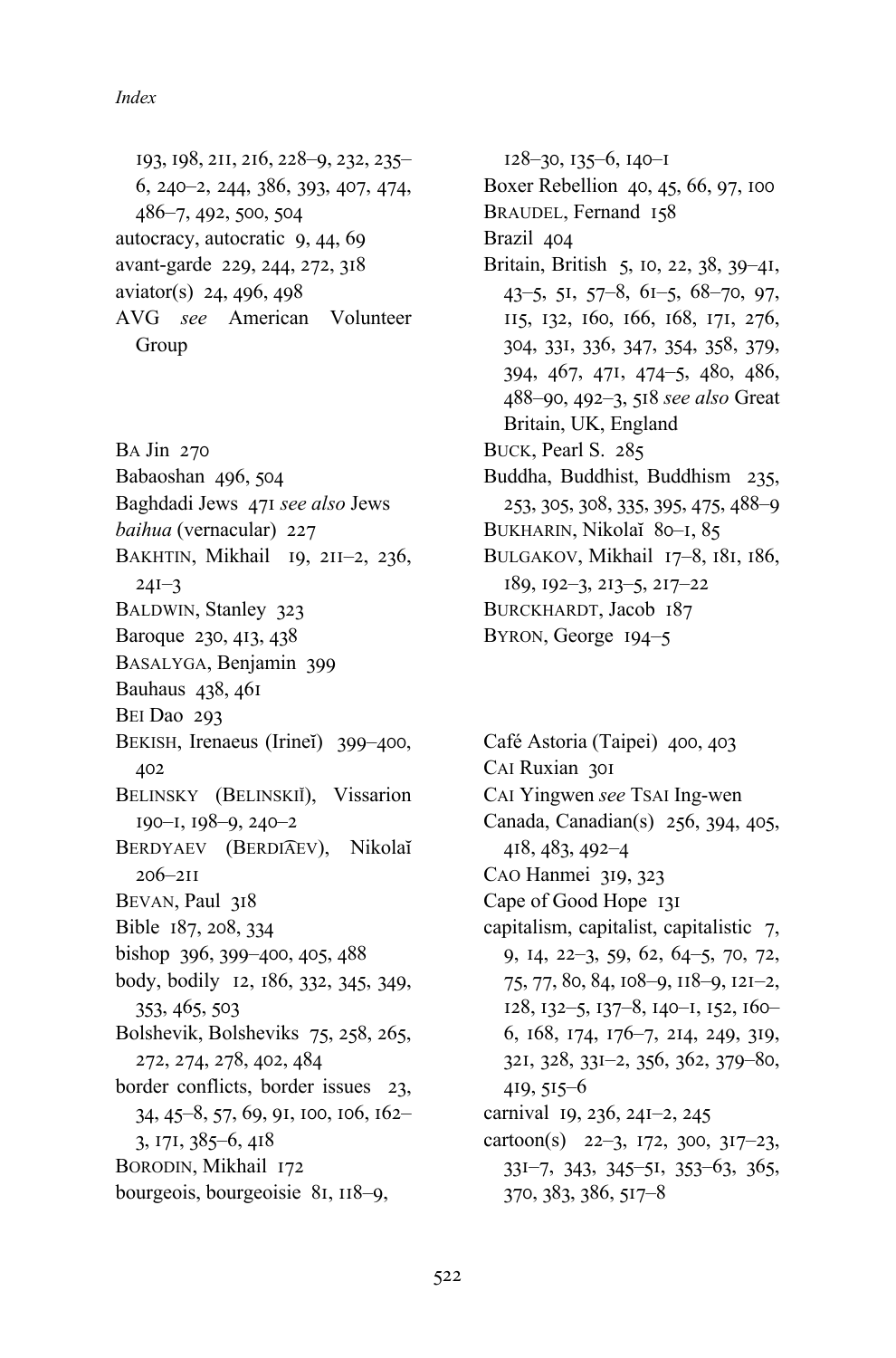catechist(s)  $398, 406$ cathedral 325, 360, 393, 418-22, 441, 447, 450, 453, 456–9 see also church (building) Catherine the Great, Catherine II  $5$ , 67, 100, 167, 235 Catholic, Catholicism  $17, 35, 40, 54,$ 56, 62, 129-30, 192, 209-12, 305, 392, 394, 403–4, 408, 459–61, 474,  $483, 486-8, 490-1$ CCP *see* Chinese Communist Party cemetery 418, 423, 425, 434, 466–84,  $487 - 504$ CER *see* Chinese Eastern Railway CERVANTES, Miguel de 128 Chahar  $328$ CHAN, Adrian 182, 184, 222 CHANG Ta-tien *see* ZHANG Datian CHANG, Lidia 40I CHANG, Nina 40I CHAPLIN, Charlie 356 Charles the Great  $36, 49, 7I$ Charles XII (of Sweden) 42 chauvinism 99, 509 CHEN, Jack (CHEN Yifan) 342, 348 CHEN Song  $444, 447 - 8$ CHENG Fangwu 185, 188 CHIANG Ching-kuo (JIANG Jingguo)  $9I-2, 96, 103, 116$ CHIANG Kai-shek (JIANG Jieshi) 90-I, 96, 103, 257, 329, 340, 399 Chiayi (Jiayi) 396-8, 403 CHICHIKOV 189-90, 192, 199 Chinese Communist Party (CCP) 15-6, 19-20, 65, 90, 97-9, 150, 156, 165, 170-2, 185, 249, 265, 281, 380, 516 Chinese Eastern Railway (CER) 19, 249, 258, 260, 4II, 444

- Chinese empire / imperial China  $\alpha$ , II, I43, 159, 300-2, 514, 517
- Chinese history 13, 29, 32–4, 40, 44,  $47, 53, 65, 73-4, 80, 85, 94-5, 97-$ I00, I03, II0-I, I20, I3I, I5I, I53, 158, 161-2, 166, 168, 172, 177, 185, 269, 514
- Chinese history textbooks 29, 32,  $34, 44-6, 53, 65, 73-4, 80, 85, 95,$ 100, 103, 161, 514
- Chinese Turkestan 400-I
- Chinese Youth League 270
- Christ 35, 48, 206-10, 218, 390, 395, 407
- Christian(s), Christianity  $5, 8$ , 10, 14,  $17-8$ , 2I, 38, 43-4, 48, 49-50, 54- $6, 58, 60-2, 70-1, 181-3, 186, 188-$ 92, 199-200, 202, 205-8, 210, 218, 222, 299, 304–6, 308, 314, 317, 350, 353, 359, 390, 392-5, 401-2, 404- $7, 433, 467, 471-2, 474-5, 478,$ 484, 488-9, 496, 517
- church (building) 25, 317, 389, 390,  $393, 396-7, 400, 402-3, 407-8,$ 420, 423, 429, 431, 433, 447, 451-3, 456, 459, 460–1, 483, 486 see *also* cathedral
- cityscape  $355, 360, 393$
- civilization(s)  $18, 38, 42, 51, 58, 70-$ 71, 95, 101-103, 112, 125, 162, 181, 191, 213, 225, 229-232, 234, 242, 245, 310, 317, 347, 349, 360, 452,  $467, 518$
- class struggle  $16, 59, 116–7, 126, 150,$ 153, 160, 162, 188, 515
- CLEMENCEAU, Georges 136
- clergy  $52, 500$
- Coca-Cola 359
- Cold War 3-5, 7-11, 15-6, 23-4, 87,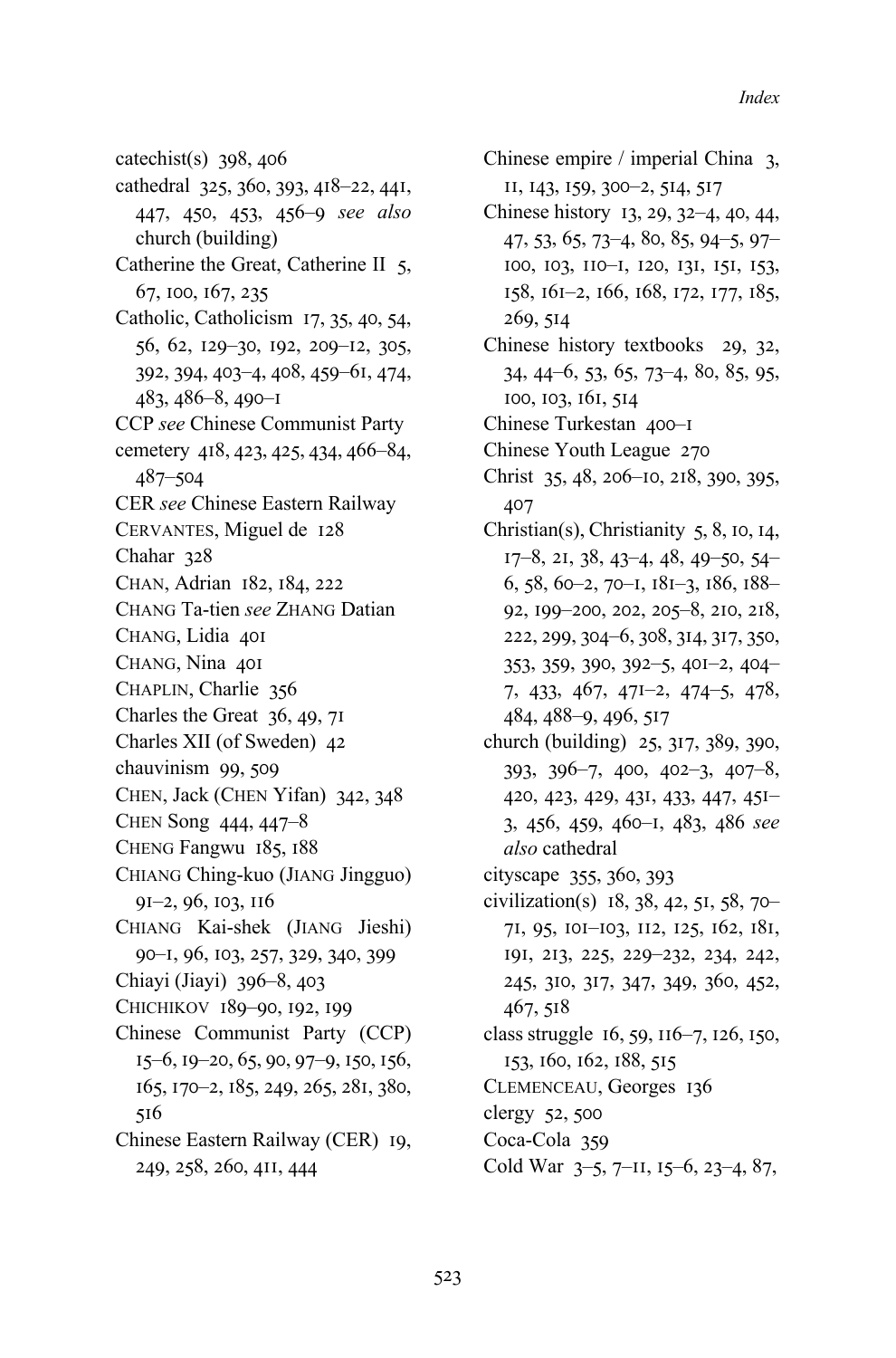90, 96, 98-100, 103, 106, 111, 163, 165, 171, 174, 389, 399, 404, 407,  $5I4$ 

- colonial, colonialism  $9, 14-6, 24-5,$ 32, 38-9, 50, 62-3, 71, 89, 109-10, II2, II4, II8-9, 127, 130-2, 161, 165,  $167, 169, 176-7, 263, 320, 393-5,$ 405–6, 411, 425, 431, 438, 452, 459,  $465-6$ ,  $474-6$ ,  $486$ ,  $488-9$ ,  $491-4$ ,  $515$
- colonies, colony 8, 39, 51, 63, 89,  $112-3$ ,  $131-2$ ,  $135-6$ ,  $253$ ,  $260$ ,  $317$ , 383, 400, 418, 459, 466, 486, 488, 492
- COLUMBUS, Christopher 131
- comedy 19, 241–5, 280, 291
- Comintern *see* Communist International
- Commonwealth War Graves Commission  $47I-2$ ,  $479$
- communism, communist, communists 7, 9, 10, 20, 22, 24, 68, 80, 83, 89-91, 98, 100, 103, 105-7, 109–II, 113–6, 119, 121–2, 126, 130– I, 138-9, 141, 143, 170, 174-5, 185, 188, 192, 214-7, 251, 253-4, 258-60, 265, 270, 317, 320, 323, 331-2,  $345-6, 349, 362, 370-1, 373, 380-$ I, 399, 403-4, 471, 478, 484-6,  $495, 503-4, 515, 517-8$
- Communist International (Comintern) 80, 89, 99, 172
- Confucian, Confucianism 54, 115, 233, 235, 241, 305, 367
- Confucius  $124, 346, 359, 361-2, 418,$ 505
- Constantinople  $5, 24, 405, 407$
- Constitution(s), constitutional, constitutionalism  $29, 32, 34-5, 37-9,$ 42, 52, 57, 61, 67, 70-1, 79, 90, 92, 97-8, 107, 114, 132, 201, 392, 514

Convention of Peking  $44-5$ ,  $58$ COPERNICUS, Nicolaus 129 corrida 345 Cossack(s)  $58, 234, 237, 260-2, 40I$ COURBET, Amédée 494 COVARRUBIAS, Miguel 354 Creation Society (Chuangzaoshe)  $185 - 8$ cremation  $484, 503-4$ Crimean War 41, 43, 56, 173 crusades, crusaders  $5, 37, 42, 49-50$ ,  $62-3, 127$ CUI Ruifang 279 cultural heritage  $162$ ,  $295$ ,  $411$ ,  $418$ , 425–6, 438, 461, 465 see also intangible, tangible Cultural Revolution 16,  $18$ ,  $23$ ,  $25$ , 76–7, 120–1, 215, 272, 279, 288–9, 295, 383, 386, 411, 418, 423, 425, 456, 459, 491, 500, 505 cultural studies  $183, 507, 508$ curricula(r), curriculum  $2$ ,  $13-6$ ,  $30-$ I,  $52-4$ ,  $59-60$ , 63, 65, 68-9, 7I,  $75, 83, 87, 94-102, 105-8, 110-1,$ II4, II7-20, I22, I32, I43, I47-50, 154, 156–9, 170, 175, 515 CYTOWICZ, Ignacy 43I

DA VINCI, Leonardo 128-9 Dalian 393, 478, 496-7, 500 Danshui *see* Tamsui DANTE ALIGHIERI 128-9, 183, 223 Daoism, Daoist 475, 488 DARWIN, Charles Robert 62 DAUMIER, Honoré 354 De gereformeerde kerk *see* Dutch Reformist Church death 83, 85, 120–2, 135, 139, 173, 23I, 237, 24I-2, 272, 28I, 289, 327,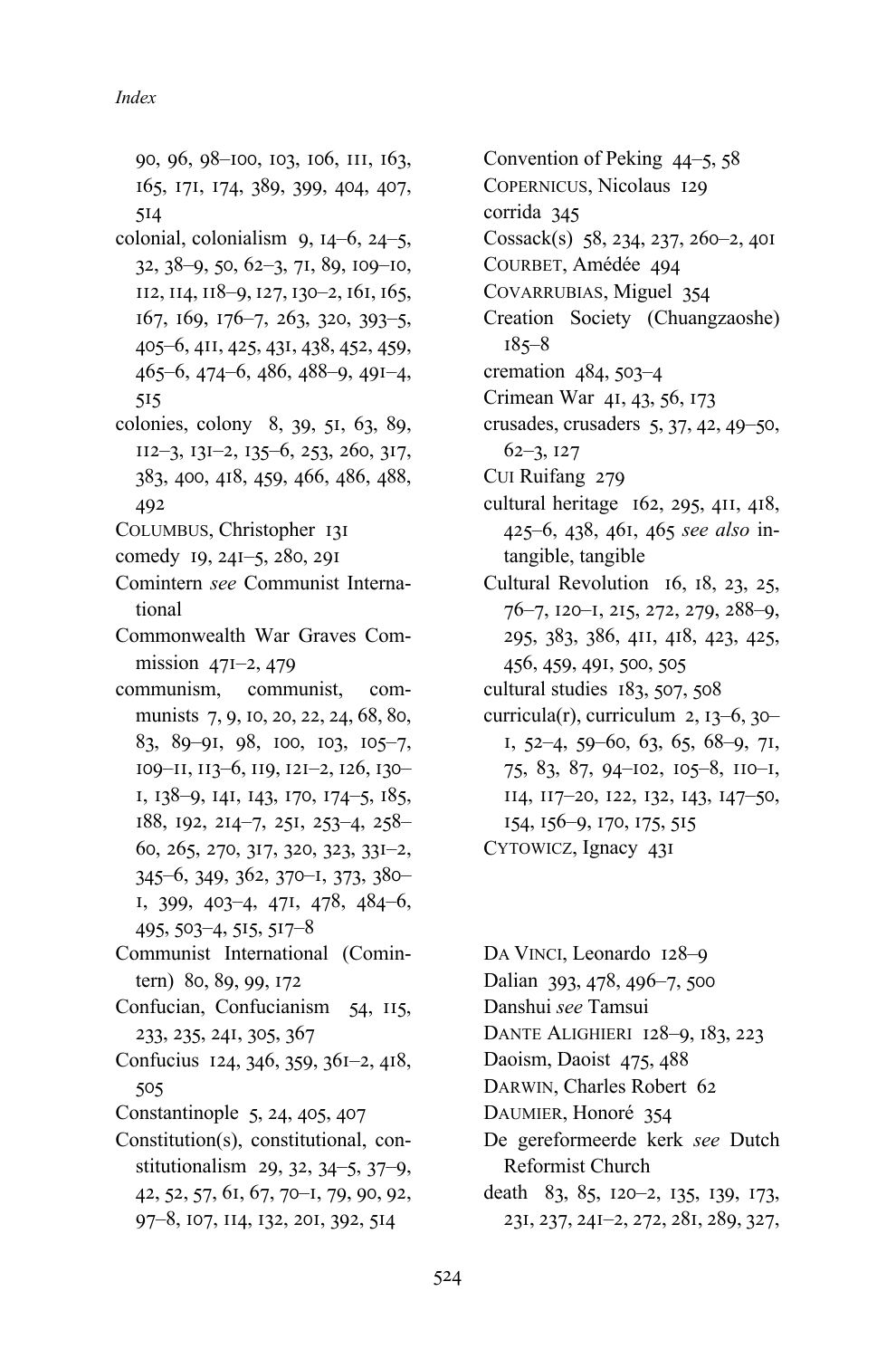333, 345, 348-50, 352-3, 393, 398, 465, 478, 481, 484-9, 503-4 Decembrists 220 deconstruct. deconstruction 136.  $142 - 3, 212$ democracy, democratic 9, 22, 33, 64, 69, 96, 97, 103, 108, 111, 123, 138, 139, 143, 162, 168, 174, 176-7, 319, 486, 516 democratization 15-6, 92, 96, 156, 167, 404, 485 Democratic Progressive Party (DPP) 92, 157, 159, 169 DENG Xiaoping 121-2, 164, 272, 281,  $425-6, 515$ DENISOV, Andrey (Andrei) Ivanovich 444 DERSO, Alois 333, 337, 354 de-Stalinization 119, 137, 276 devil(s), Devil 18, 189-90, 192, 197, 199, 203, 208, 211, 217-9, 231, 233, 235-7, 239, 241, 306-8 see also Mephistopheles, Satan dialectics, dialectical 188, 200, 206 Dianshizhai Huabao 318 diary 18, 226-7, 229, 230-2, 233, 239-40, 242-3, 275, 278, 291, 395 DIAS, Bartolomeu 131 dictator, dictatorship 77, 97-8, 138- $140, 214 - 5, 332 - 3$ DING Ling 270 diplomatic relations 91, 249, 444, 499, 516 disarmament 317, 321, 334, 337-8,  $362$ discourse(s)  $3-4, 6-7, 87, 120, 150,$ 154-5, 158, 162, 166, 168, 182-6, 201, 222, 238, 245, 265, 292, 508 domestic policy / politics / political agenda 42, 57, 84, 105, 121, 145, 147, 165–6, 172, 175–6, 404, 515–6

Don Quixote 241, 343 Dongbei / North-East of China 171, 328 see also Manchuria Dongyi tushuo 301 **DOSTOEVSKY** (DOSTOEVSKII), Fyodor (Fedor) 17-8, 181, 189,  $191 - 2, 203 - 14, 222 - 3$ DPP see Democratic Progressive Party drama, dramatic 17, 215, 233, 259,  $277 - 8, 283, 371$ Du Zhengsheng see Tu Chengsheng Duli Manhua 317-8, 321, 335, 354 DUNNING, William Archibald II2 Dutch Reformist Church (De gereformeerde kerk) 394 Dutch V.O.C. (Vereenigde Oost-Indische Compagnie) 394 **DZERZHINSKY** (DZERZHINSKIĬ), Felix Edmundovich (Feliks Edmundovich)  $137, 274$ 

Dominican 394

Eastern Europe 4–5, 10, 42, 61, 152 Eastern Roman Empire (E.R.E) 55,  $7<sub>I</sub>$ East-West Schism (Great Schism) 5, 47, 49, 71 Ecumenical Patriarchate of Constantinople 24, 405, 407 EDEN, Anthony 340 education policy  $30-1$ ,  $146-9$ ,  $170$ Edward VIII (UK) 323 EFIMOV, Alekseĭ Vladimirovich 134 Egyptian 332 EHRENBURG (ERENBURG), Ilya  $(II'ia)$  270 ĖĬDLIN, Lev Zalmanovich 290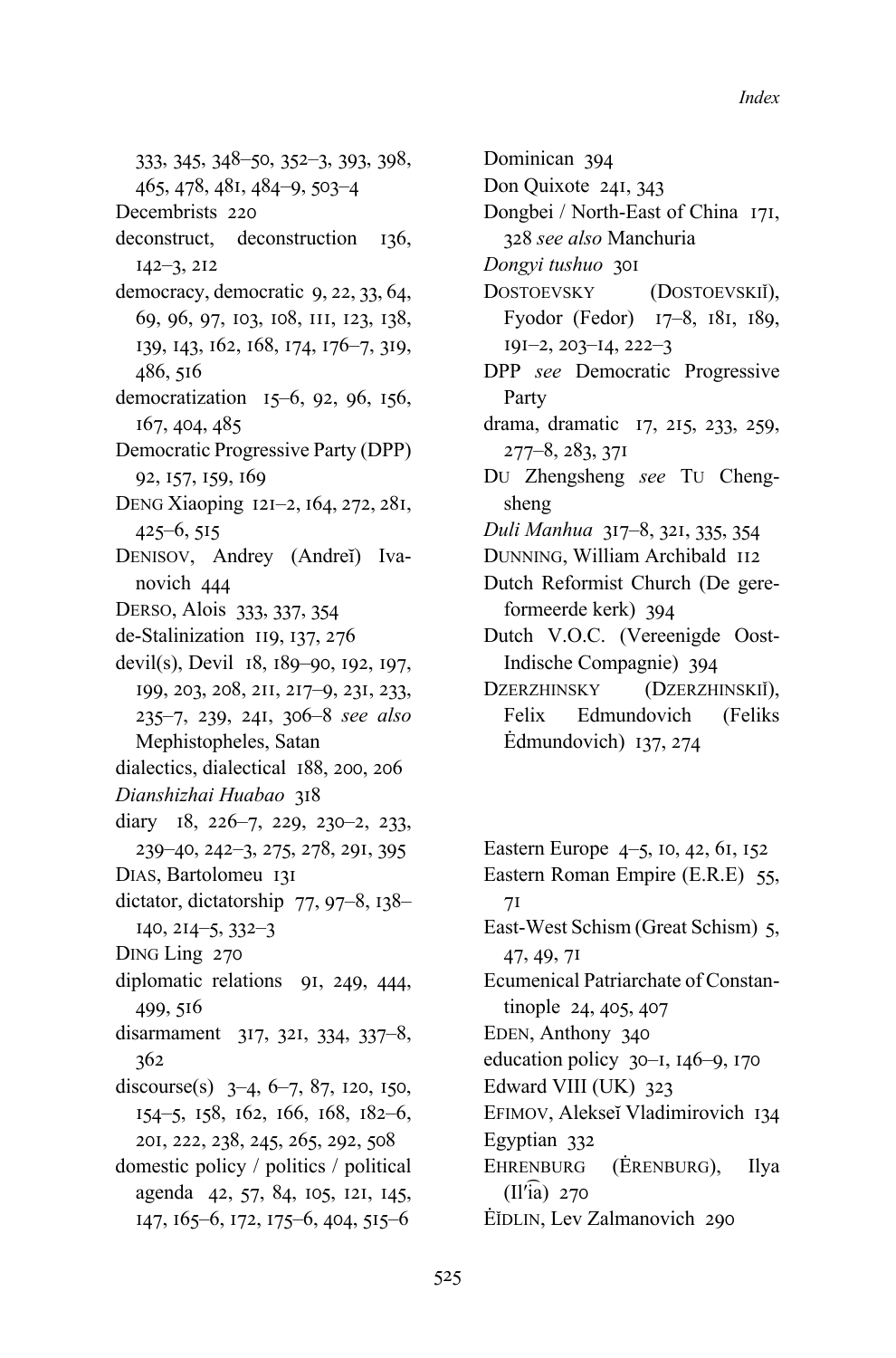- ELSNER (ĖLʹSNER), George
- (Georgiĭ) Konstantinovich 400
- EL'TSIN, Boris 7
- Elizabeth I (of England) 132
- emperor(s)  $5, 43, 57-8, 64, 67, 69,$ 71, 113, 125, 139, 167, 325, 331, 352, 355, 381, 392, 418
- enclosure movement 134, 135
- encyclical letter 406
- enemy, enemies 23, 44, 80, 107, 109, II4, II9, I39, 2I2, 260, 263, 272, 305, 381, 385, 494, 505
- ENGELS, Friedrich 116, 118, 130, 138
- England, English  $5, 34-5, 37, 39, 5I-$ 2, 61, 98-9, 109, 111, 121, 124, 128,  $132-6$ ,  $138$ ,  $140-1$ ,  $233$ ,  $236-7$ ,  $255-$ 7, 273, 284, 288-9, 305, 323, 325, 330, 333, 342, 359, 369, 379, 381, 400, 403, 406, 466, 478, 48-7 see *also* Britain, British, Great Britain, UK
- English (Bourgeois) Revolution / Glorious Revolution 121, 132,  $134 - 6$
- Enlightenment  $17, 112, 184, 212$
- Episcopal Church 394, 403
- ĖRENBURG, Ilʹi͡a *see* EHRENBURG, Ilya
- Ethiopia 22, 317, 331, 333-7, 341, 353 *see also* Abyssinian Crisis
- Eurasia, Eurasian 6, 88, 102, 171, 225, 240, 245, 489
- European architecture  $25$ ,  $411-2$ ,  $425-6$ ,  $43-9$ ,  $444$ ,  $447$ ,  $452$ ,  $454-6$ , 459, 461, 463
- European culture  $98$ ,  $127$ ,  $230$ ,  $411-2$
- European history / history of Europe 42, 95, 102, 168, 515
- European literature 17, 226, 254, 258, 264
- European painting 371

European style 25, 310, 426, 439, 442

Europeanization / Europeanizers / Europeanize  $8, 44, 69, 319, 426$ 

- Europeans 40, 50, 53-4, 60, 65, 129, 131-2, 158, 169-70, 263, 305, 359 Eve  $343$
- evil 17-8, 37, 133-4, 181-2, 195-9, 202-3, 205-8, 211-4, 217, 219, 220–23, 233, 235–6, 241, 269, 327

EVTUSHENKO, Evgeniĭ *see* YEVTU-SHENKO, Yevgeny

- exploit, exploitation 22, 64, 70, 118, 126, 129–31, 133, 135–6, 140, 142–3,  $161, 165, 253$
- FADEEV, Aleksandr 273
- Fantastic 190, 216, 217, 235, 237
- Fasces 322, 331
- fascism, fascist, fascists  $22, 79, 81$ , II8, I20, I38, I40-I, 317, 322-3,
- 331-2, 342, 345-6, 348-9, 353, 362 Faust 17-8, 181, 183, 185-7, 189, 192,
- $217 9, 355$
- Faustian spirit 18, 183, 185
- February 28 incident III, 494
- FEL'ZING, Kostia 401
- FENG Jicai 21, 267, 285-90, 294
- FENG Youlan 124
- FENG Zhi  $186-7$
- feudalism, feudal 37, 118-9, 130-1, 133, 135, 229, 253, 380, 419, 503
- fiction 2, 17, 19, 218, 233, 259, 267, 275-6, 279-80, 283, 319, 514, 516
- First Opium War *see* Opium Wars
- First World War *see* World War I
- Flying Tigers (American Volunteer Group or AVG)  $24,400-1$
- folklore, folk literature 19, 21, 197, 225, 233-7, 239, 242, 262, 281-3,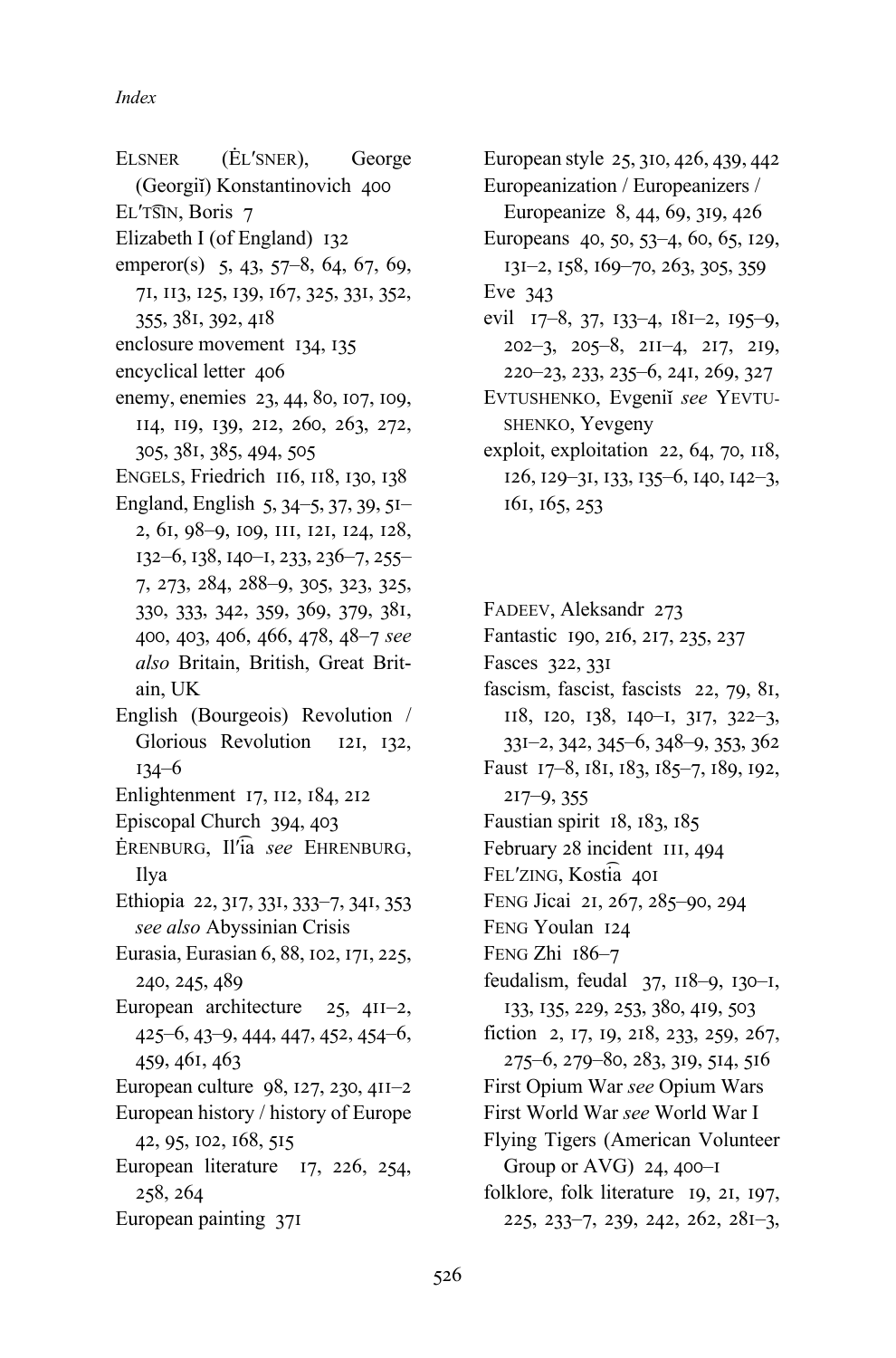289, 299, 302–4, 309, 313–4, 370– I, 373, 444, 507, 517 Forbidden City 418 foreign aggression  $33, 46, 72, 139$ , 249 foreign countries/states 19, 97, 99, 100, 119, 150, 156, 168, 239, 248, 295, 304, 310, 331, 403 foreign history 31, 74-5, 99, 153, 160,  $4II$ foreign invasion(s)/invader(s)  $98$ , 141, 308, 313 foreign literature  $3, 245, 249, 252,$  $254 - 5, 517$ foreign policy 8–9, 14, 16, 155, 162–  $3, 172-3, 366, 370, 481, 492, 513,$  $518$ foreigners  $3, 2I-2, 25, 40, 238-9,$ 299, 300-2, 304, 306, 310, 317,  $320 - 1, 353, 355, 357 - 60, 465, 474,$  $481-3, 485-6, 490, 492-5, 499 500, 502-3, 511, 517-8$ FORKE, Alfred 182 FOUCAULT, Michel 18, 225, 228, 230–3, 235, 240, 244 Four Modernizations 105, 122, 515 fox spirit  $239$ France, French 5, 12,  $37-41$ , 45,  $51-$ 2, 56–8, 63–4, 68, 98, III, II5, I33– 4, 138, 140–1, 160, 166–8, 176, 192, 254-7, 285, 321-3, 325, 330, 333,  $341, 354, 359, 392 - 3, 467, 483, 494$ FRANCO, Francisco 334, 345, 356 Free (Russia) Radio 40I Freedom 32, 34, 39, 43, 52, 57, 108,  $III-2$ ,  $I23$ ,  $I38$ ,  $I4I$ ,  $I74$ ,  $I77$ ,  $I86$ , 196, 206–9, 211–3, 223, 235, 278, 392, 516 French Military Cemetery 466, 468,  $480, 492 - 5$ 

French Revolution  $35, 37-8, 52, 64,$ II2, 136, 167 FU Yanchang 251-2 funerary policies 475

*gaige kaifang see* Reform and Opening GALILEI, Galileo 129 GAMA, Vasco da 131 GANDHI, Mohandas 22, 335, 340 Gaoxiong *see* Kaohsiung garden 475, 489 GE Baoquan 278, 289, 322 Genesis (Bible) 184 Geneva 320, 334, 337 George  $V$  (UK) 331 German(s), Germany  $2-5$ ,  $8-9$ , 12,  $17, 22, 25, 39, 43, 50 - 2, 63, 68, 71,$ 81-3, 89, 106, 125, 129-30, 137-41, 161, 176, 187, 227, 236, 238, 252, 254, 256-7, 265, 283, 290-1, 293, 320–3, 325, 330, 333, 335, 342, 354, 369, 383, 392-3, 401, 413, 438, 459, 461, 513, 518 ghost(s)  $233-5$ , 237, 242, 390, 480, 485, 504 global history  $15-16$ , 96, 102, 103, 145, 151-3, 159, 516 see also world history Glorious Revolution *see* English (Bourgeois) Revolution GLUSHCHENKO, D.I. 418 GMD (Guomindang)  $15-6$ ,  $19-20$ , 22, 24, 30-I, 33, 49, 65, 68-9, 7I, 90, 106, 150, 249–51, 254, 257, 261, 265, 383, 399, 480, 485-6, 493-4, 516 see also KMT, Nationalist Party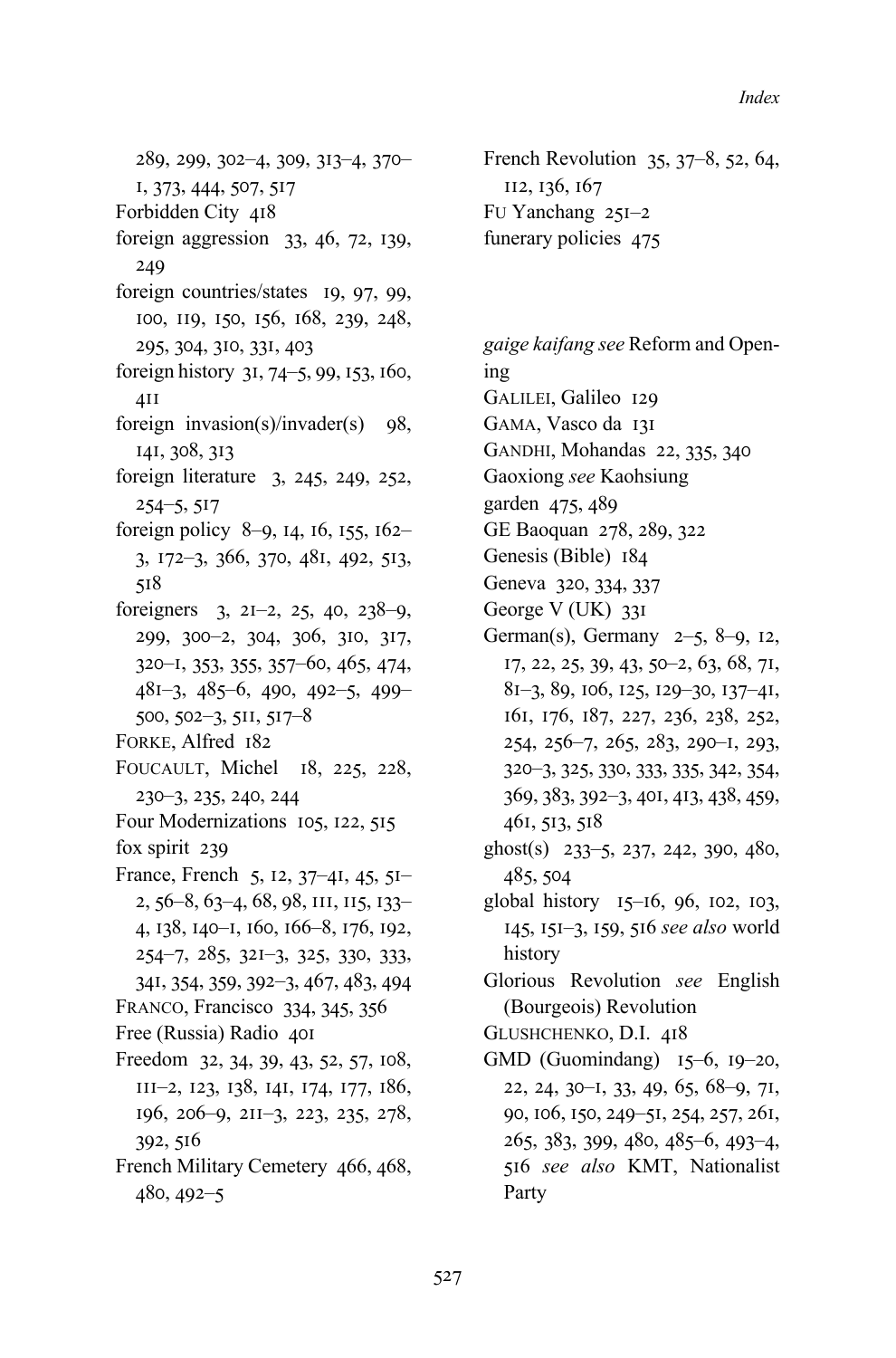god / God 18, 62, 128, 184, 186-8, I9I,  $193-4$ ,  $200-1$ ,  $205$ ,  $207-10$ , 213, 217, 221, 306, 344, 348–9, 362, 418, 486 GOEBBELS, Paul Joseph 333 GOERING, Hermann Wilhelm 333 GOETHE, Johann Wolfgang von 17-8, 181, 183, 185-9, 192-3, 217-20, 223, 355, 438, 461-2 GOGOL (GOGOLʹ), Nikolaĭ Vasil'evich 17-19, 181, 189, 190-204, 213, 222-3, 225-36, 238-45, 288 GOLYGINA, Kirina 184 GONG Zizhen 34 good and evil 184, 186-8, 191, 199, 207-8, 217, 219, 327 GORBACHEV, Mikhail 7, 92, 28I GORKY (GORʹKIĬ), Maxim (Maksim) 273, 355, 439 GOYA, Francisco 346 Great Britain 294 see also Britain, UK, England, Scotland Great Patriotic War 80, 379 see also World War II Great Powers 9, 33, 39, 41,  $5I-2$ , 62,  $64-5, 71, 113$ Greater China I, 3, 25, 465-6, 47I, 474, 505 Greece, Greek(s)  $35, 39, 43-4, 56,$ 123-4, 126, 256, 394, 396, 402,  $405-6, 423, 467$ GROSZ, George 355 GU Hongming  $185-7$ Guangdong *see* Kwantung Guangxu emperor 113 Guangzhou 416, 474, 481-2, 492, 500, 503 GULʹTI͡AEVA, Galina Sergeevna  $303 - 4$ GUO Moruo 183, 185–7, 189, 249

GUTENBERG, Johannes 39, 51, 53, 129

Haiguo tuzhi 302 Haile Selassie I (Ethiopia) 331, 334– 7, 34I Hakodate 392 hammer and sickle 322, 331, 346 handover  $481, 490-2$ Hangzhou 250, 485, 500 Harbin 24, 259, 401, 411-3, 415, 418- $27, 430-4, 436-9, 442, 444, 446 7, 452-6, 458-9, 461, 463, 471,$  $473-5, 477, 479-80, 483, 490, 496,$ 499-502 Haristos / Khristos Orthodox Church 390, 392, 396-7 HARLOW, Jean 356 HAYES, J. H. 112 HE Bingsong 66-8, 112 HEGEL, Georg Wilhelm Friedrich, Hegelian 107, 188 hegemony  $98$ , II3, I27–8, I43 Heilongjiang  $45-6$ , 57, 412–4, 416, 419, 423, 425-6, 438 hell 183, 199, 236, 261, 272, 281, 390 Henry VIII (of England) 132 heritagization  $475, 481, 486$ Hires (drink)  $359$ HIROTA Kōki 331 historical materialism 109, 117, 126,  $15I$ historiography 30, 35, 45, 65, 108, II2, II6-7, II9-20, I26, I28, I35, 157-61, 163, 169-70, 176-7, 517 history education  $15, 73, 87, 94, 96,$ 103, 106, 112, 114, 140, 146, 149-51, 153, 155–6, 161, 175–6, 515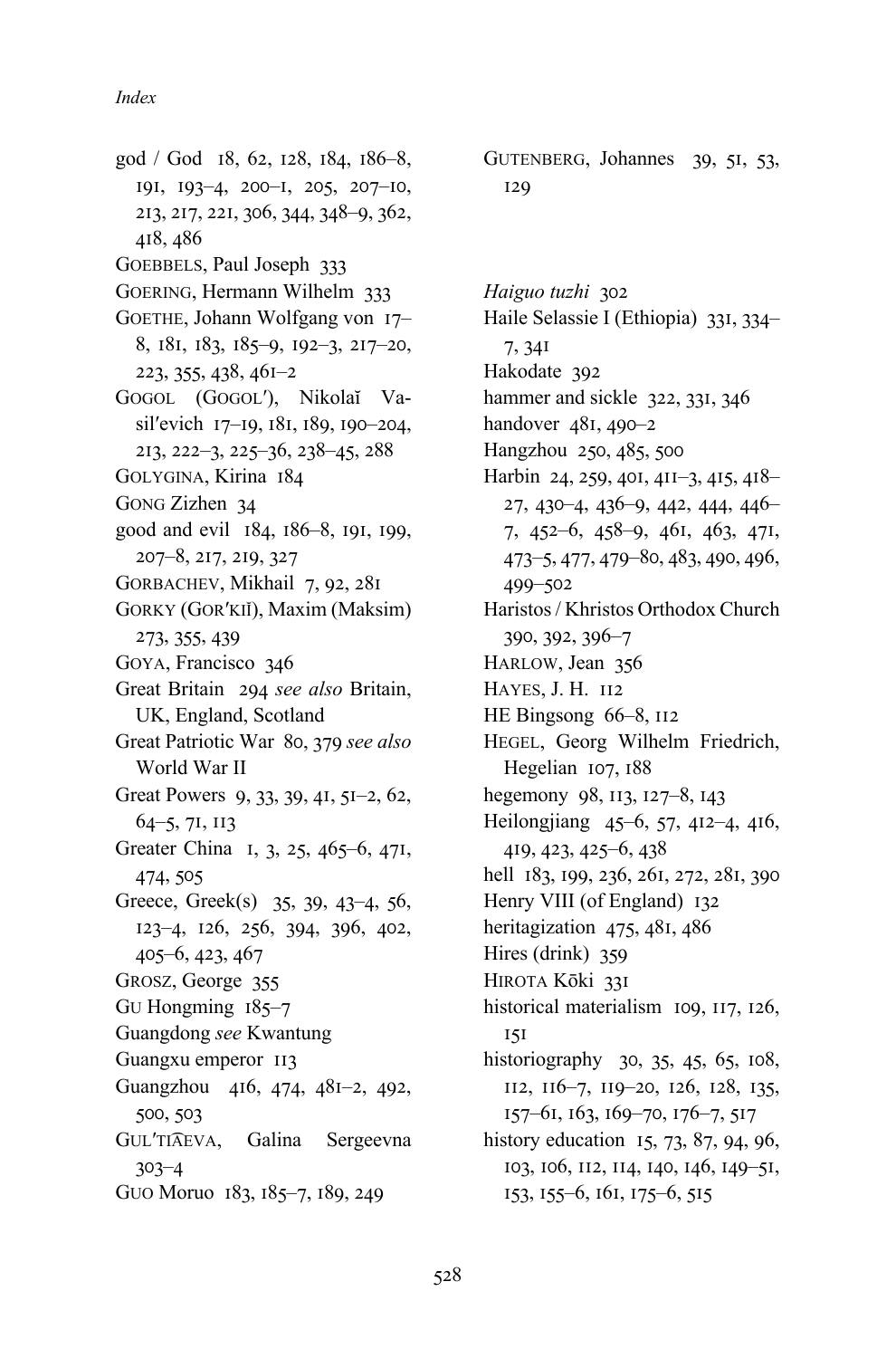- history textbooks  $I=2$ ,  $I<sub>6</sub>, 29$ ,  $3I=34$ ,  $45-6, 53-5, 59, 69-70, 73-4, 81,$  $84-5, 87, 94-5, 100-1, 103, 108,$ II7, I2I, I23, I25-6, I29, I32, I36, I4I, I45, I47, I54-8, 160-1, 168,  $175, 514 - 5$ HITLER, Adolf 22, 139-40, 322, 326, 331-3, 340, 342-3, 345-6, 348, 381 Hokkaidō 392 Hollywood  $317, 356$ Holy Alliance  $43, 55-6$ Hong Kong 1, 3, 25, 103, 172, 293-4, 322, 358, 379, 405–6, 471–6, 478– 81, 483-4, 486, 488-90, 492, 494,  $500, 518$ Hsinchu (Xinzhu) 406 HU Feng 193 HU Shi 129, 184 HU Tongguang 335, 339 HUA Junwu 319 HUANG Shuqin 273 HUANG Zhenxia  $25I$ ,  $257$ ,  $259$ ,  $26I-3$ HUANG Zuxiang 438, 456 human remains 25, 466-7, 500, 505 human rights 29, 32, 71, 108, 393, 514 humanism 128, 168, 191, 206, 209, 214, 220, 228, 249 humanity 47, 194, 205, 206, 209, 212-3, 228, 260, 306, 347, 363, 518 humor 241, 243-4, 293-4 Hundred Flowers Campaign 121 Hundred Years' War 133 hybridity, hybridize 229-30
- IBIS, Paul 88-9 IBSEN, Henrik 355 iconostasis 402
- identity 6,  $16-8$ ,  $24-5$ , 33,  $106-8$ , 145, 154, 158, 182, 187, 200, 222,  $267, 286, 508, 511, 515 - 6$
- ideology, ideological  $4-5$ ,  $10-2$ ,  $15$ ,  $18, 23, 25, 31, 33, 43-4, 55-6, 58,$  $65, 72, 87, 91-2, 99, 103, 106-8,$ IIO, II2, II6, II8, I20, I29, I46,  $I48-9$ ,  $I5I-2$ ,  $I54-7$ ,  $I65$ ,  $I70$ ,  $I75$ ,  $182-4, 188, 190, 199, 212, 215-6,$ 222-3, 232, 247, 250-I, 26I, 270,  $319, 321-2, 331-2, 346, 369-70,$ 380, 392, 425, 485, 503, 517-8
- idol, idolization  $16$ ,  $105$ ,  $108-9$ ,  $120$ ,  $I42-3$
- illusion 194, 228, 230-1, 241-2, 244, 285, 347, 363
- image of Russia *see* Russian image
- image of the USSR *see* Soviet image
- image of the USA/America 12, 47, 52, 63, 72, 120, 365, 381-3, 386, 518 image of the West *see* Western
- image imagination 3, 88, 194, 216, 225, 228,
- $233-5, 238-40, 294, 517$
- imagology  $366 7, 507 12$
- immigrants 158, 389, 398, 402
- imperial China *see* Chinese empire
- imperial Russia *see* Russian empire
- imperialism, imperialist(s)  $I4-I6$ , 22, 25, 29, 32-3, 39, 57, 59, 62-6, 68-72, 75, 80, 90, 95, 97, 100, 109,  $112-3$ ,  $118-22$ ,  $136$ ,  $164$ ,  $168$ ,  $171$ , 176, 253, 258, 261, 321, 331-3, 363,  $373, 380 - 3, 385 - 7, 398, 419, 499,$ 514, 518
- India, Indian 22, 40, 51, 63, 131, 135, 194, 235, 252, 256-7, 265, 301, 332, 335, 400-1, 471, 474, 487, 489 Indo-European 124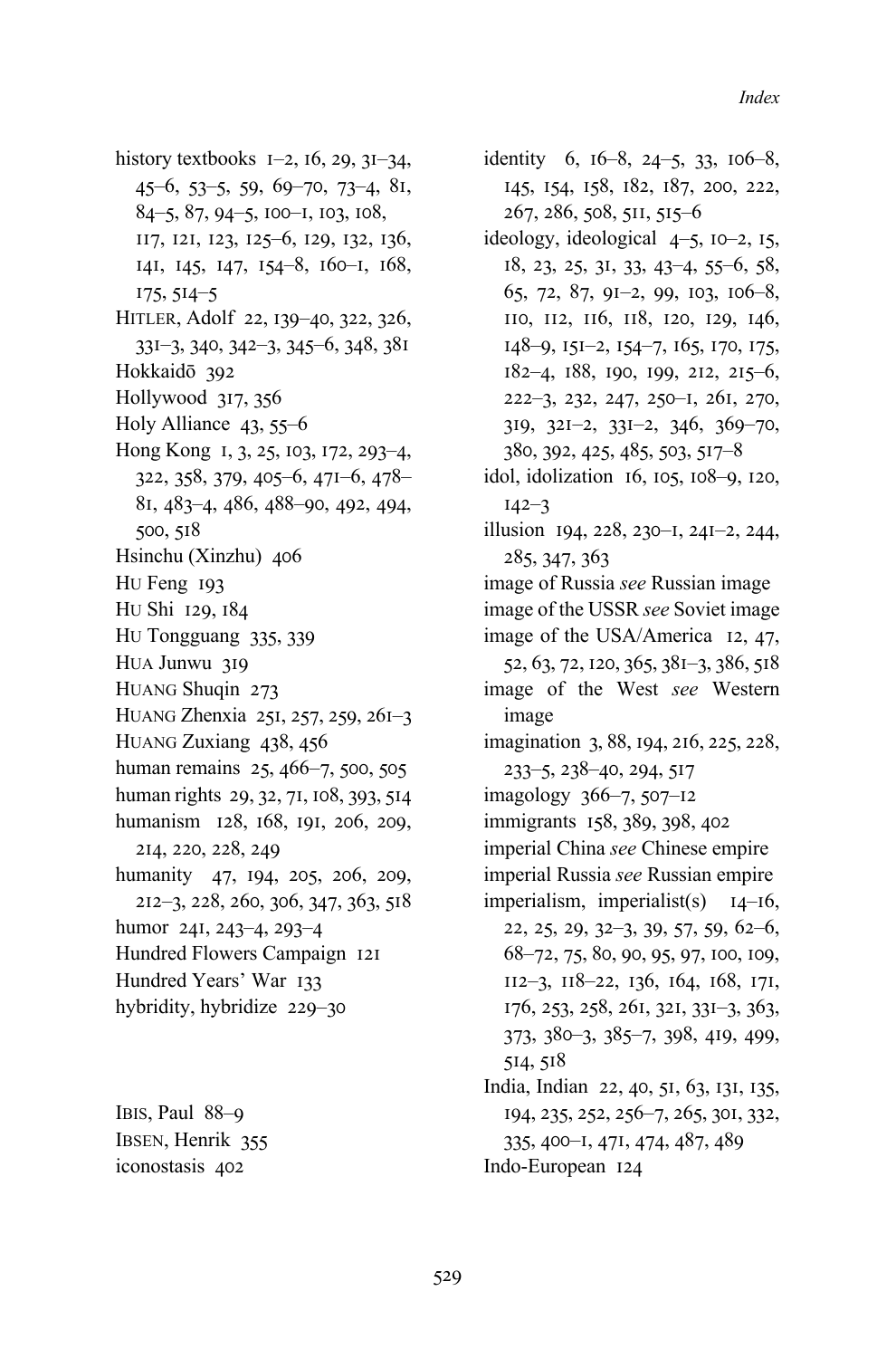Industrial Revolution 29,  $52-53$ ,  $61-$ 2, 64, 70, 72, II2, I22, I27, I52, I6I,  $165, 167-8, 176, 233, 514-5$ industrialization  $78-9$ , 173-4, 377, 379 industry 31, 60, 78-80, 113, 128, 134-5, 164, 172, 301  $innovation(s)$  105, 112, 119, 122, 133, 143, 148-51, 154, 156, 161, 163, 167, 175, 177, 304, 309, 310, 515 insanity, insane  $229$ ,  $23I-2$ intangible (heritage) 20, 24, 295, 480 intellectuals  $8, 31, 33-4, 37, 44, 50,$ 54, 62, 112, 116, 118, 122, 143, 181, 183-8, 196, 200-2, 205, 211, 215, 220-I, 222-3, 232, 239, 25I, 257, 293, 393, 418 intelligentsia (intelligenzija)  $220 - I$ , 40I intercultural 155, 158, 181, 184, 193 international relations  $68$ ,  $103$ ,  $146$ , 162, 167, 238, 300, 317 internationalism, internationalist 109, 118, 257, 342 Iraq  $47I$ Irkutsk 439 irrational 195, 228-9, 231-2, 237-8, 240, 242  $Israel$   $483, 500$ Italy 22, 39, 51, 64, 129, 138, 141, 176, 254, 256, 265, 292, 320-3, 325, 330–I, 333, 337, 341–2, 353, 452, 487 IVANOV, Dima 40I

Japanese colony/ies, colonialism, imperialism 8, 15, 24, 50, 89, 110, II4, I40, I56, 33I, 38I, 389, 394-5, 405–6, 466, 486, 492–4

Japanese Communist Party 89 Japanese invasion 22, 329 Japanese militarism 332 Japanese Orthodox Church 389-90, 392, 397-9, 404, 406-7, 496 Japanese (history) textbooks 34 Jews 42, 57, 256, 471, 480, 483, 489– 90, 500 JIA Dao 345 JIAN Jinzhui 400, 403 JIANG Jieshi *see* CHIANG Kai-shek JIANG Jingguo *see* CHIANG Chingkuo JIANG Qing 504 Jiayi *see* Chiayi Jilong *see* Keelung Jinan  $46I-2$ Jinzhou 478, 495, 497-8 Job (Bible) 187, 204, 211 JOFFE, Adolf 172 John the Baptist  $350, 400, 402$ JOHN, Griffith 306 JULLIEN, François 182 *junzi* 186, 214

KAHN, Louis 48I Kalinka 282, 286-7 Kamchatka 45, 400 KANG Youwei 34, 44, 113 KANT, Immanuel 192 Kaohsiung (Gaoxiong) 92, 397-8, 406, 492 KASATKIN, Nikolaĭ, St. Nikolaĭ  $392-3, 395-7, 406-8$ Katyusha (Katiusha) (song) 270,  $278-9, 281-2, 287$ Kazakhstan, Kazakhs 92, 40I Keelung (Jilong) 396, 466, 468, 480,  $483, 492 - 5$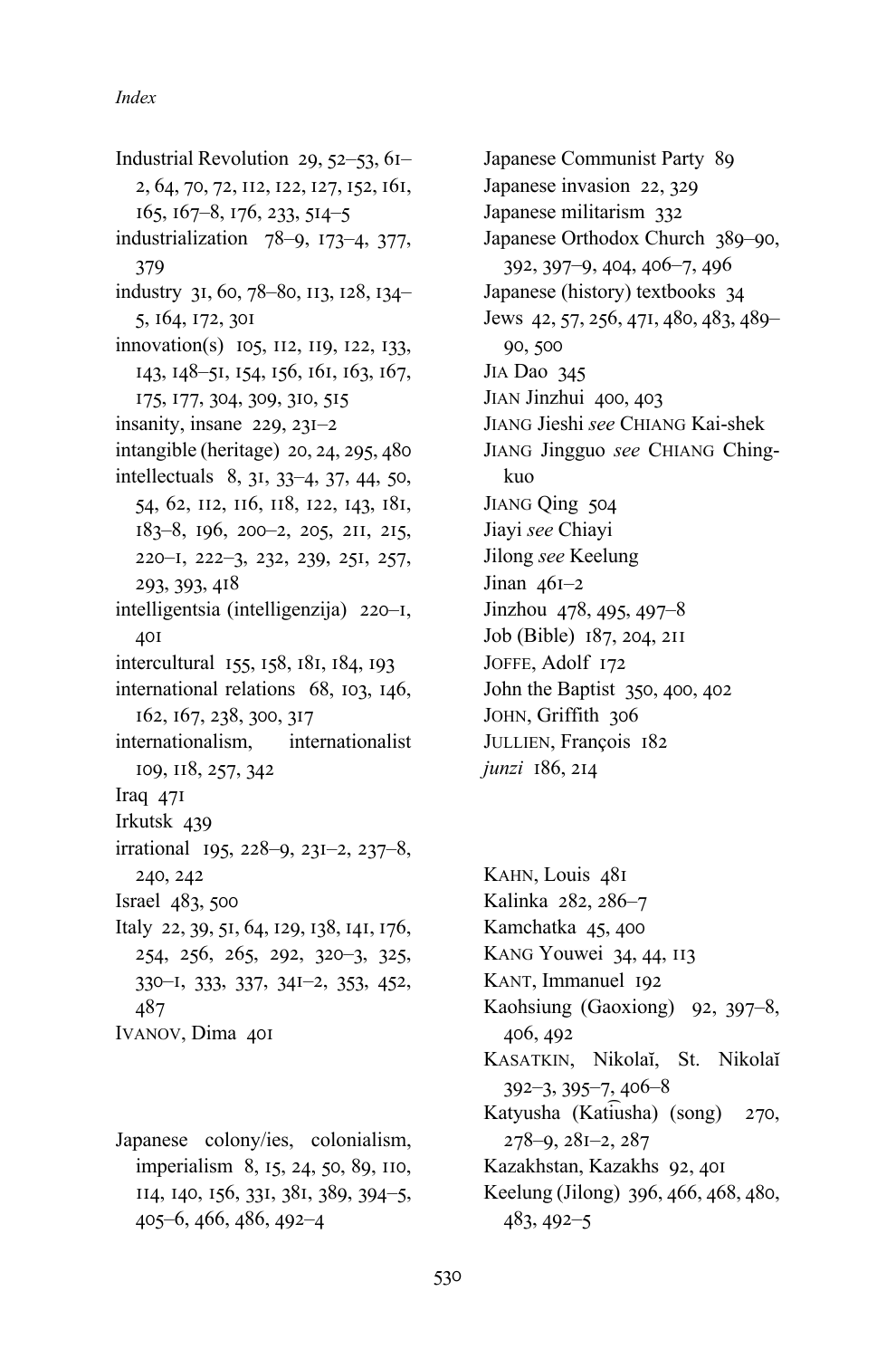- KELEN, Emery 333, 337, 354
- KERR, John 500, 503
- Khristos Orthodox Church *see* Haristos / Khristos Orthodox Church
- KHRUSHCHEV, Nikita 14, 83-4, 121, 281, 292, 386
- KISELEV, Aron Moshe 500
- KMT (Kuomintang) 24, 90-2, 94, 103, 106, 108, 110-4, 139-41, 143, 150, 156-7, 159, 167, 170-2, 383, 389, 399, 401-2, 514 see also GMD, Nationalist Party
- KOLCHAK, Aleksandr 400
- KORCHAGIN, Pavel 274
- Korea 44, 146, 170-1, 381-2, 396, 474, 496 see also Korean War
- Korean War 23, 90, 379, 381-2, 400-I, 403, 425, 48I, 496, 498
- KOSHIYAMA Shō Titus 396, 406
- KOSMODEMYANSKAYA (KOSMO-DEM'IANSKAIA), Zoya (Zoia) 274
- KRAMSKOĬ, Ivan 277
- *Krokodil* 338, 354
- KURIHARA Komaki 277
- Kwantung (Guandong) 495
- LACAN, Jacques  $2$ , 107–8, 143 language 2, 6, 10, 20, 45, III, 135, 148, 154, 164, 170, 194, 238-9, 244, 248, 253, 257, 259–61, 272, 303, 369, 381, 406, 507, 511 LARIKOV, Yury (I͡Uriĭ) Romanovich 400 Latin America 100, 146, 170, 383,  $385$ laughter 19, 236, 241–5

law 24, 33, III, I24-5, I40, I43, I62, 188, 191, 371, 386, 426, 484, 486, 491 League of Nations  $22$ ,  $31$ ,  $108$ ,  $136$ , 140, 146, 320, 334, 336-8, 342, 362 LEBRUN, Albert 323 LEE, Leo Ou-fan (LI Oufan) 12, 227,  $233-5, 273$ LEE Teng-hui (LI Denghui) 92, 96,  $156$ LEGGE, James  $184, 361$ Legitimacy 14, 91, 106-8, 139 legitimization, legitimize  $105-9$ , I22, I30-I, I40-I, I43, 354, 515 LEI Feng 452, 454 LENIN, Vladimir I. 15, 68, 74-5, 80, II7, I26, I37-9, 2I4, 265, 274, 276, 289-80, 480, 484, 504 Leninism, Leninist 118, 132, 143, 172, 515 Leonardo *see* DA VINCI LERMONTOV, Mikhail 195 LESSING, Doris 276 LEUNG Ping-kwan (LIANG Bingjun) 294 LI Denghui *see* LEE Teng-hui LI Gangfeng  $447, 450$ LI Jinxuan  $252 - 5$ ,  $258$ LIANG Qichao 34, 37, 41, 250 LIANG Shuming 184 Liangyou 356 Liaodong Peninsula 45, 393 Liaozhai Zhi Yi 225, 234-41, 245 liberalism, liberal  $29, 42, 56-7, 59$ , 70-1, 94, 109, 128-9, 139, 168, 175, 251, 268, 295, 331, 362, 423, 514 *lieu de mémoire* 296 see also site(s) of memory LIKHACHEV, D. S. 24I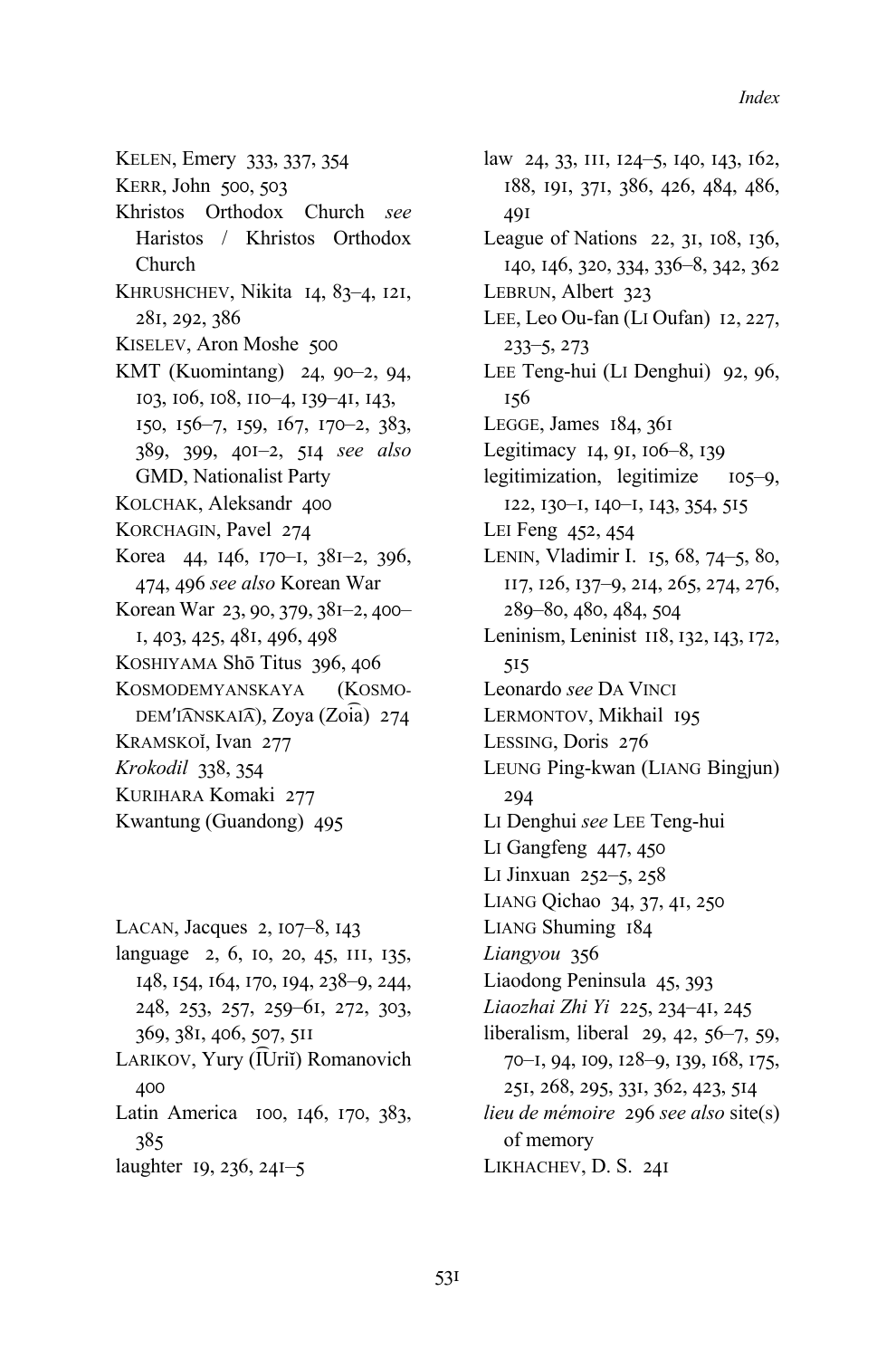LIN Zexu 302 LINCOLN, Abraham 254, 480 literary legacy  $225$ ,  $229$ ,  $245$ Literary Revolution 185, 226 literati 197, 216, 222, 247-51, 254,  $258, 265, 516 - 7$ literature 1-3, 8, 10-1, 13, 17, 19-20, 25, 32, 50, 128, 190, 192, 195, 229, 231, 233-5, 245, 247, 248-55, 257-9, 264-5, 267-8, 270, 272-3, 275, 278, 288-9, 296, 314, 353, 355,  $367-8$ ,  $379$ ,  $507-8$ ,  $511$ ,  $513-4$ ,  $516 - 7$ Little Russia 6, 19–20, 234–5, 240,  $242, 281$ little tradition 19, 225, 233–5, 240, 245 liturgy 402 LITVINOV, Mikhail 337 Liujiagang 131 Livorno 487 LLOYD GEORGE, David 136 local customs 393 Low, David 354 Lu Shaofei 319, 322-3, 341, 354, 355 LU Xun 18-9, 193-7, 223, 225-34, 237, 239-45, 249, 251, 263, 270, 355 LUBIMOV (LIŪBIMOV), Yuri (IUrii)  $215$ LUNACHARSKII, Anatolii Vasil'evich 480 Lüshun 393, 423, 467–71, 478, 480, 482-3, 495-6, 498-500 LUST, John 304 LUTHER, Martin 128, 130, 183, 223

MA Ning 258, 260

MA Ying-jeou (MA Yingjiu) 92, 149, 157 MA Zhongjun 438 Macau 1, 3, 25, 103, 131, 474-7, 486-92, 494 MACDONALD, Ramsay 323 MACKAY, George Leslie 394, 492-4 mad, madness 18-19, 225-37, 239-45, 324 Madrid 334 MAGELLAN, Ferdinand 131 magic realism 237 MAI Lüzhi 350, 352 MAKI Tsunetarō Foma 397-8, 407 Manchukuo 8, 486, 496 Manchuria 8, 19, 22, 68, 100, 259-60, 263, 382, 399, 467, 478, 486, 495, 496 see also Dongbei Manchurian incident 22, 263, 320, 335, 337, 496 Mandarin 406 MANDELSHTAM, Osip 276 manhua (cartoon)  $317-23$ ,  $331-8$ ,  $346, 348 - 9, 354 - 6, 358 - 9, 362 - 3$ Manhuajie 317-8, 321, 354 Manila 394 MANN, Yuri 234, 236, 241 manorialism 130 Manzhouli 292, 426, 454 MAO Zedong 23, 75–6, 118, 120–2, 133, 136-7, 173, 270, 272, 280, 293,  $370, 373 - 4, 380, 386, 484 - 5, 500,$ 504 Mara 194-5 Market 9, 80, 113, 136, 140, 165, 268, 272, 390 MÁRQUEZ, Gabriel García 278 Marriage 5, 219 Mars (God of war) 348-9 Martial Law 24, 87, 90, 92-4, 96,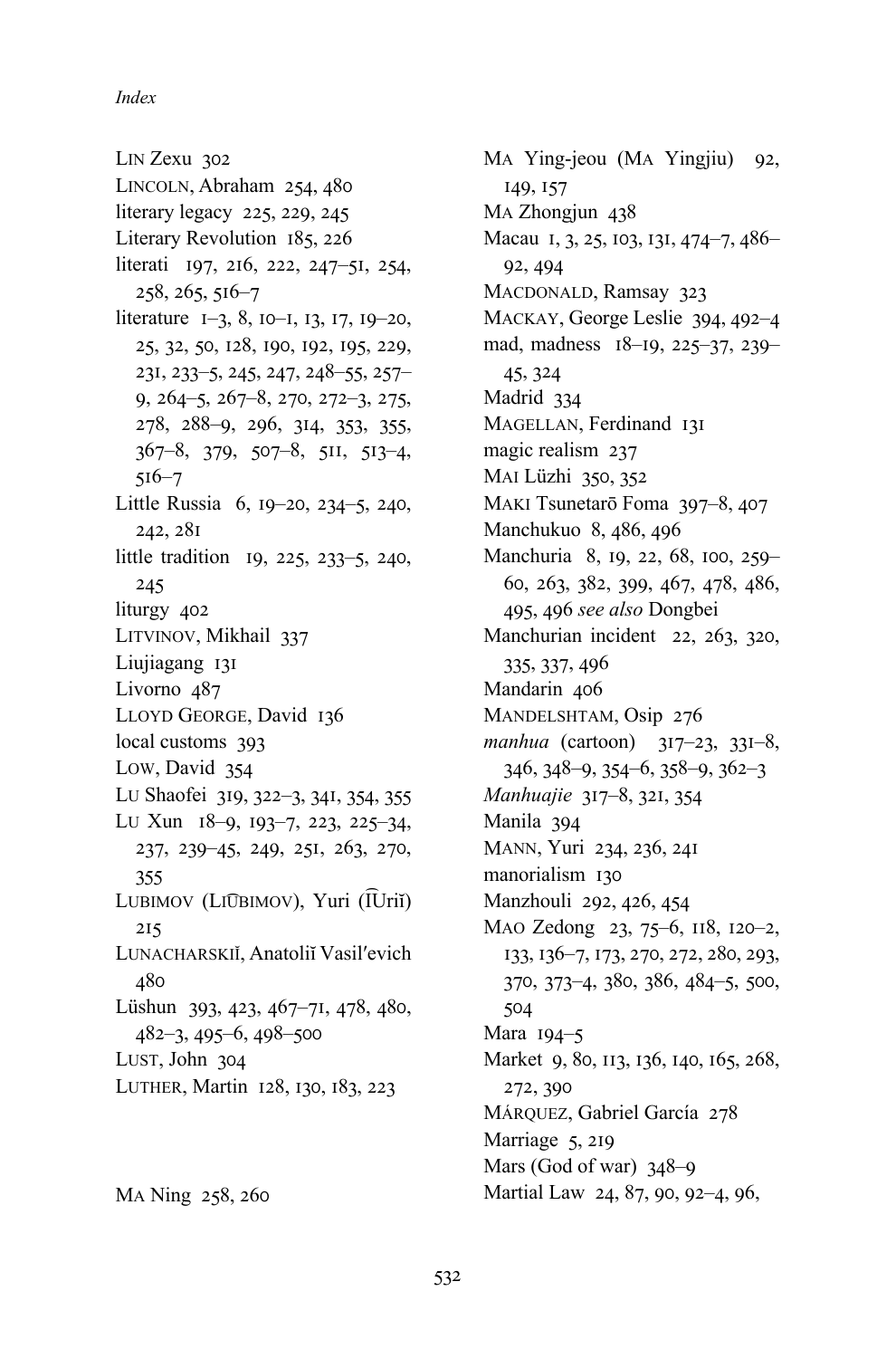III, 140, 156, 404

- martyrs' cemeteries 478, 496
- MARX, Karl 116, 118, 126, 130, 134, 138, 276
- Marxism, Marxist 10-1, 65, 75, 90, 100, 107, 109, 113, 116-20, 123, 129, 131, 133, 137, 143, 161, 164-5, 188, 251, 515
- Marxism-Leninism, Marxist-Leninist  $59, 76 - 7, 115, 120 - 1$
- material heritage 465
- MATSUDAIRA Yoshihiro  $397 - 8$ , 406, 408
- mausoleum 289, 467–8, 470
- May Fourth Movement 129, 228, 245, 248, 516
- **MAYAKOVSKY** (MAIAKOVSKII), Vladimir  $273-4$
- Meiji 7, 34, 88, 392-3, 406
- memoir(s) 226, 275–6, 279, 287,  $40I-2, 507-8$
- memorial 20, 267, 269, 275, 287, 292, 296, 466-7, 492, 494, 497, 504
- memory 20–1, 24, 87, 103, 107, 267, 276-7, 294, 296, 369, 390, 409, 465, 470, 510-1
- mentality 225, 239, 245, 366, 508
- Mephistopheles 17, 186-8, 192, 217, 219 see also Satan
- **MEREZHKOVSKY** (MEREZHKOV-SKII), Dmitry (Dmitrii) 190, 199,  $24I$
- MESQUITA, Vicente Nicolau de 491
- metaphysical  $184$ ,  $186$ ,  $212-3$
- METTERNICH, Klemens von 55–6, 67
- Miaoli 396
- Middle Ages 127, 131, 184
- militarism, militarist 249, 321, 328, 332, 383, 518
- Ming (dynasty) 40, 54, 131, 234, 301 mission, missionary, missionaries 21, 32, 40, 44, 54, 62, 88, 183, 198, 248, 299, 304-6, 392, 394-7, 399, 404, 407, 485, 490, 492, 493-4, 500, 503, 517 MIZUSHIMA Kōyō Isaiya 395 modernity 14, 16-7, 19, 112, 127, 162, 167-8, 183, 202, 225, 245, 270 modernization 44, 89, 95, 113, 122, 132, 143, 145, 161, 168-9, 173, 176-7, 183, 201, 231-2, 234, 240, 373, 375, 393, 515 monarchy 59, 70-1, 98, 132-3, 190, 198, 201-2, 222 Mongol(s), Mongolian(s), Mongolia 5, 14, 36, 50–1, 53, 60, 66, 68, 71– 2, 97, 102, 127, 129, 172, 260, 263, 328, 474 monopoly 20 monumentality 480-1, 496 morality, morals 115, 148, 154, 200, 202, 219, 221, 230, 240, 243, 245, 248, 306, 308, 310, 383, 512 Moscow 5-6, 24, 88, 90-2, 192, 218, 261, 270-3, 276-7, 280-2, 284, 288, 290-1, 293, 295, 381, 404-5, 413, 416, 418, 431, 456 Moscow Patriarchate 24, 399, 401,  $403 - 7$ Mossolit 221 MOTE, Frederick 182 motif(s) 20, 181, 189, 197, 199, 205,
	- 212-3, 217, 219, 220, 222, 227, 263, 282, 288, 348
- musée imaginaire 296
- museum(s) 137, 299, 303, 368, 438, 465-6, 490, 492
- Muslims 50, 53, 401, 474, 484, 489
- MUSSOLINI, Benito 22, 322, 326, 331, 332, 336, 340, 342, 345-6, 356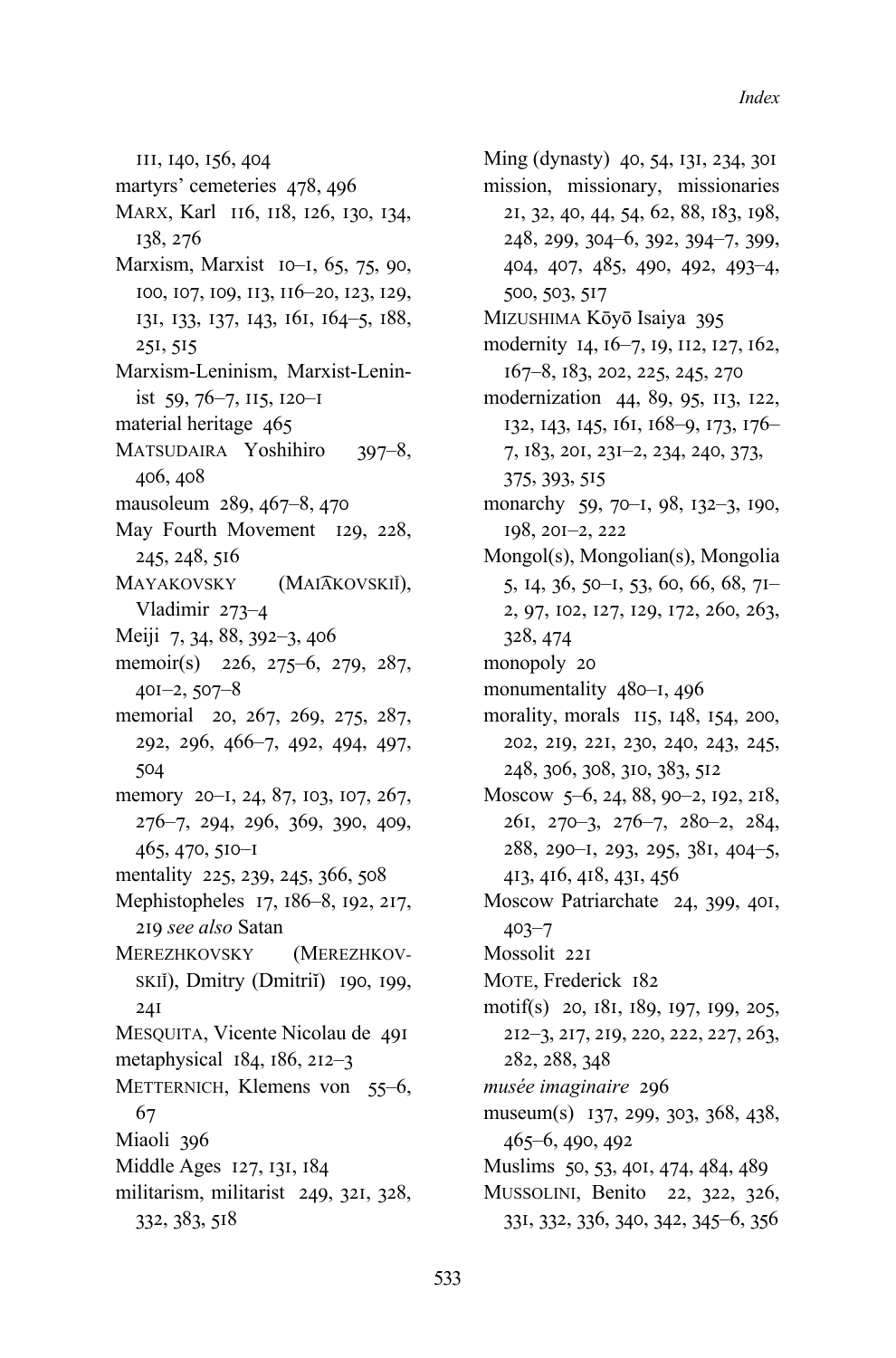mysticism 191, 209, 228 mythology 233–4, 237, 240

Nagasaki 396 NAGOSKY, Vladimir 403 NAPIER, William John 492 Napoleon I 5, 42, 64, 67, 326, 331 Napoleon III 56 Napoleonic Wars 43, 64, 67 Narodno-Trudovoĭ Soiuz (NTS) 401 nation 15, 17, 19, 20, 33, 39, 49, 59, 60, 91, 94-5, 99, 106, 108-11, 118, 125, 127, 129, 132-3, 139, 146, 149-50, 160, 167-8, 175-6, 205, 244, 252-7, 264, 314, 330, 332, 335, 366, 376, 379, 411, 418, 495, 508-13 national character 123, 133, 206, 508,  $510, 512 - 3$ National Labor Union 401 national spirit 20, 99, 103, 115, 194,  $198, 257, 264 - 5$ nationalism, nationalist 14, 19, 31, 33, 65, 87, 94-6, 103, 106, 108-12, 116, 120, 129, 131, 136, 149, 239, 247, 250-5, 257-9, 261, 264-5, 343, 360, 393, 398, 404, 491, 494, 517 Nationalist Party 30, 150, 383, 399 see also GMD, KMT nationality 6, 50, 53, 206, 405, 474, 492 nationhood 143 Nazi(s) / National Socialists  $5, 9, 68$ , 82, 138-40, 283 NECHAEV, Vladimir 274 negation 181, 184-5, 187-8, 190, 195,  $213$ New Culture Movement 129, 185

New Taipei City 401, 405 see also Taipei nianhua 21, 23, 299, 302-4, 309,  $313-5, 365, 370-9, 517-8$ NIETZSCHE, Friedrich 226-8, 232 NIKOLAYEVA (NIKOLAEVA), Galina  $27I$ Niu Bizi 356 NIU Changchun 461 NIXON, Richard Milhous 121, 387 Nizhny Novgorod 439 nobility, noble(s) 5, 60, 117, 119, 126, 130, 133-4, 143, 358 nomadic 37, 102, 152, 401 normality, normal 18, 24, 174, 228, 230-2, 240, 244, 425, 481, 496, 504 nostalgia 20, 268, 456, 459, 461, 480 NTS see Narodno-Trudovoĭ Soiuz

- October Revolution 14, 57, 74-7, 79-81, 85, 119, 137-8, 161, 163-4, 173-4, 177, 214-5, 248, 264, 284, 516 see also Russian Revolution, socialist revolution OKADA Keisuke 331 OKUDZHAVA, Bulat 290 OLMERT, Ehud 500-I OL'MINSKII, Mikhail Stepanovich 484
- Opium 135, 359
- Opium War(s) 34, 39-40, 45-6, 62, 65, 113, 115, 143, 163, 171, 176, 300, 302, 305, 492
- oppression 44, 113, 132-3, 136, 143, 235
- Orenburg (Ural) 401
- Orientalism 132, 182, 285
- Orthodox, orthodoxy 5, 17, 24, 44,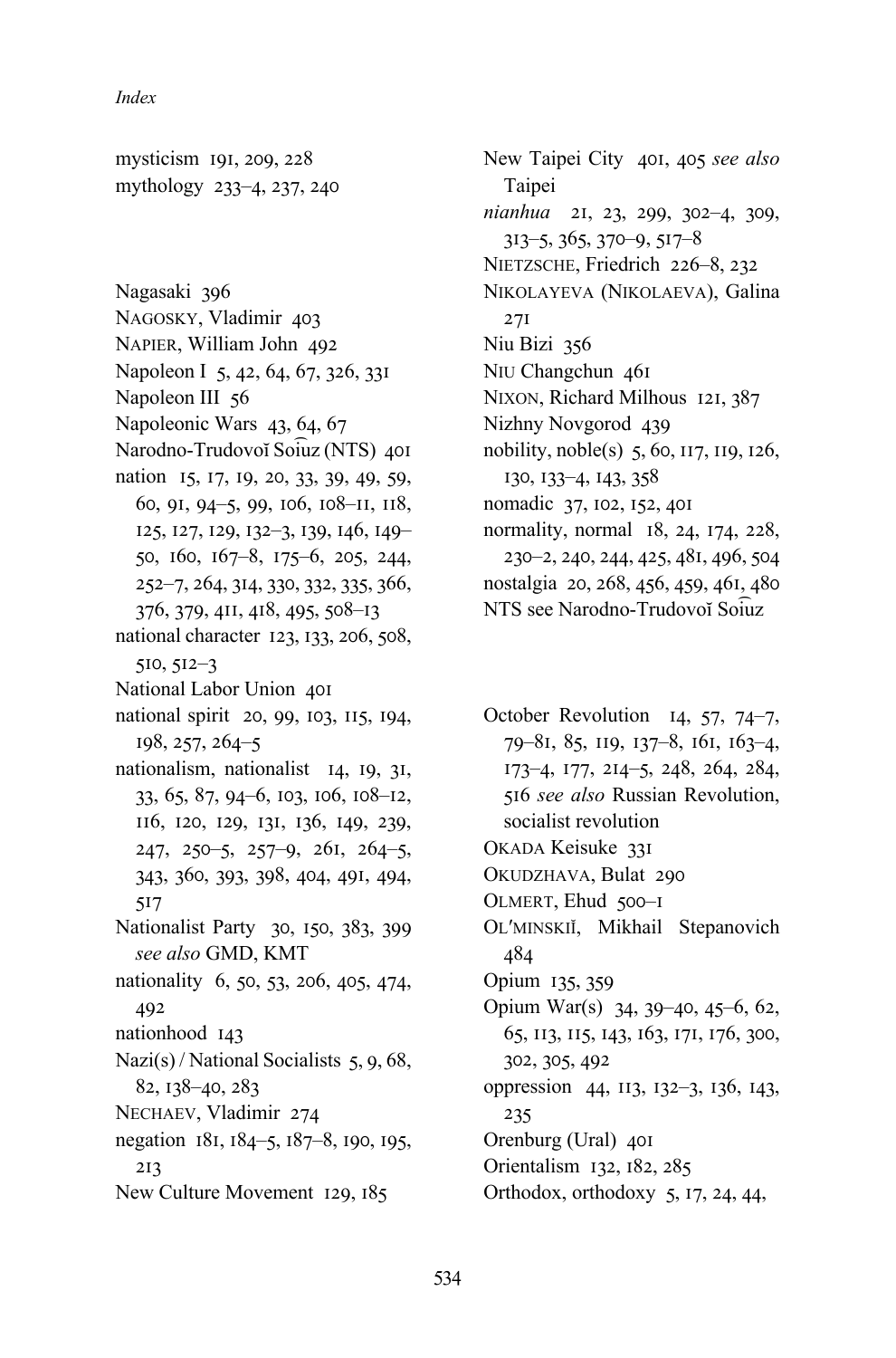58, 88, 90, 94, 191, 198, 202, 205, 209-II, 233, 240-I, 305, 367, 389-90, 392-409, 418-20, 423-4, 427, 430-1, 463, 470, 474-5, 477, 483-4, 488, 490, 496, 500, 502-4 othering 5, 108, 188 otherness 8-9, 25, 103, 107, 181-2 OVERY, Richard 347

Pan-Asian 263, 398 PANOVA, Vera 273

- parliament 39, 92, 132, 401
- Parsees 474, 489
- 
- PARTRIDGE, Bernard 336, 354 PASTERNAK, Boris 220
- pastoral 396, 399, 406
- patriarchal 191, 201, 228, 264
- patriotism, patriotic 14, 16, 31, 58-9,
- 94-5, 103, 118-9, 149-50, 200, 381, 385, 478
- PAVLENKO, Pyotr (Pëtr) 276
- Peking University II2
- PENG Ke 197
- Peninsular War 346
- People's Republic of China (PRC)  $3, 9$ -II, I4, -8, 20, 23-24, 30-I, 33, 73-4, 84, 103, 105-9, 116-23, 125-38, 140-3, 145-7, 149, 162, 166, 171-4, 176, 268, 270, 272, 281, 365, 370, 373, 385, 399, 404, 411-2, 416, 478, 481, 483, 485-6, 491, 494, 496, 500, 503, 515, 518
- perception  $I=4, 6-I3, 16, 24-6, 44,$ 103, 142, 163, 181, 184, 191, 228, 233, 237, 245, 264, 269, 275, 288, 295, 317, 319, 338, 349, 365-7, 369, 381, 386, 411-2, 499, 505, 508-14,  $516, 518$

PERUAN, A. A. and E. R. 402 Pescadores  $90,494-5$ Peter the Great  $3-4, 6, 13, 42-4, 55,$ 58, 66, 70-1, 100, 113, 119, 143 PETRARCH (PETRARCA, Francesco)  $128$ Philippines 131, 406 Philosophy, philosophical  $32-3$ , 50, 72, 124, 146, 152, 183, 192, 195, 207, 211-2, 222, 226-7, 359, 368 Phrygian cap 322 physical 21, 24, 102, 236, 408, 465- $6,490-2,494$ pietism 191 pilot(s) 342, 385, 425 Pingtung (Pingdong) 397 PODLEVSKII, I.V. 418 Poland, Poles, Polish  $6, 35, 38-9$ , 42-3, 58, 67, 71, 82, 141, 238-9, 256, 281, 291, 416 policy, policies 8–9, 14, 16, 30–1, 38,  $4I-2, 45, 56-8, 63, 65-6, 7I, 79-$ 80, 91, 94, 96, 100, 105, 107-9, 113-6, 121-2, 129, 143, 145-9, 155-7, 162-3, 165, 170, 172-3, 258, 280, 302, 305, 335, 337, 366, 370, 398, 425, 475, 481, 486, 488, 492, 513,  $515-6, 518$ political power 35, 64, 68, 154, 184, 393 polity 106 POLO, Marco 32, 53, 61, 127 Polyphony, polyphonic 2II, 275 Pontius Pilatus 219, 221 Pope 17, 35-7, 43, 49-50, 56, 62, 71, 129, 209, 353 Port Arthur (Lüshun) 393, 423, 467-71, 478, 480, 482-3, 495-6, 498-500 Portugal, Portuguese 32, 39, 51, 63,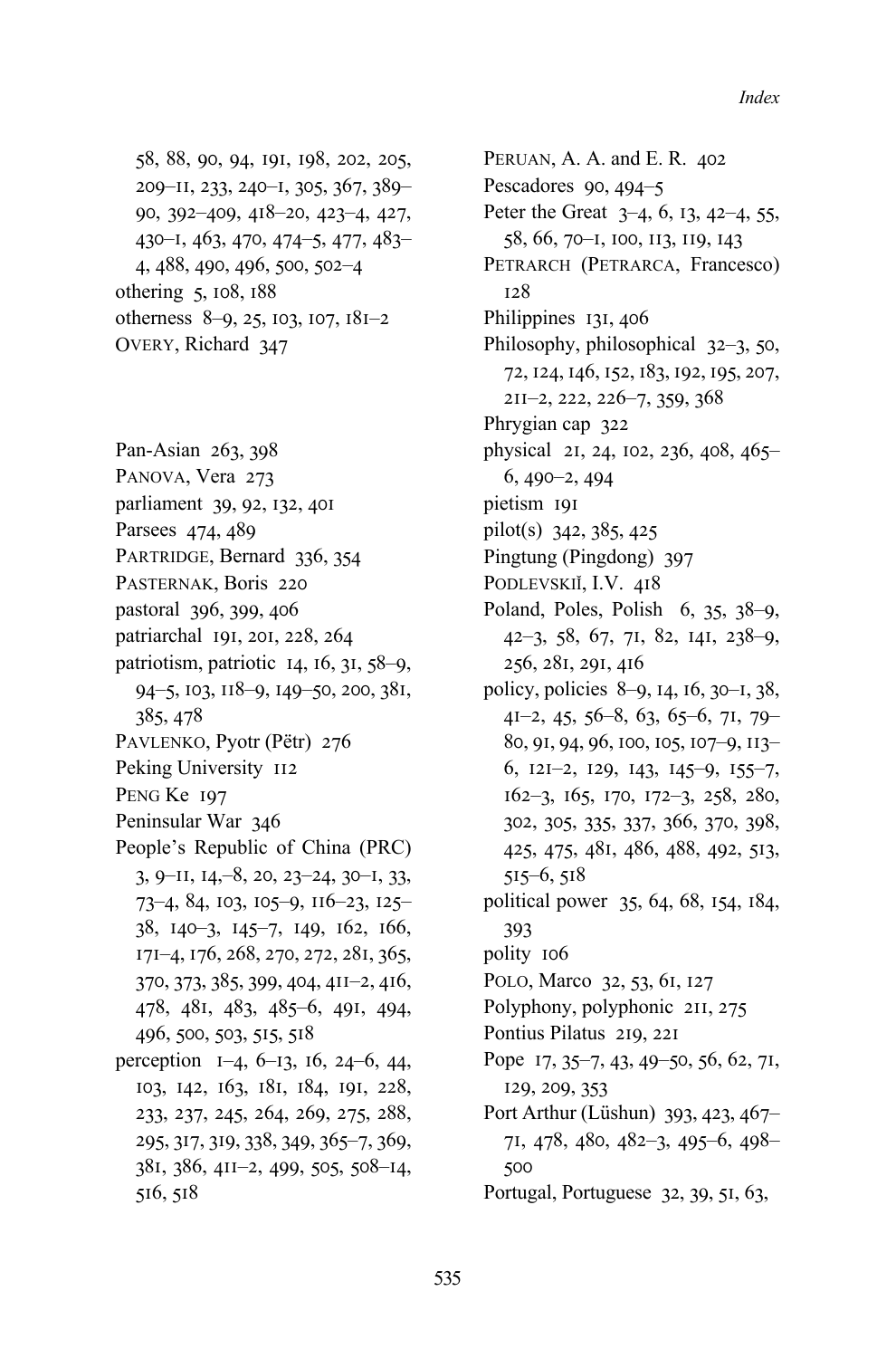- 65, 131, 167, 169, 301, 486–8, 491–2 post-colonial, post-colonialism  $87$ , 465, 490 post-Soviet Russia 3, 191, 292, 514 postwar 15, 87, 91, 95–6, 99, 103, 140, 161, 389, 408 POZDNIAEV, Dionisiĭ 405 PRC *see* People's Republic of China prejudice(s)  $418, 512-3$ Presbyterian Church / Presbyterians 248, 392, 394, 493 preservation  $411, 465-6, 490$ prewar period 399, 403 priest 308, 359–60, 392, 395–8, 403– 8, 423, 483, 487 primary school  $3I, 46, 60, 156, 170,$ 401 printing  $31, 39, 51-3, 60, 128-9, 299-$ 300, 303, 371, 517 progress  $17, 29, 32, 39, 50, 62-3, 70-$ 2, 105, 108–9, 112–3, 125, 127, 140– 1, 143, 162, 168, 176, 187, 191, 255,  $309, 425, 514 - 5$ proletariat, proletarian  $19, 76-7,$ 109, 117-9, 121, 134, 138-140, 143, 161, 164, 214, 250, 254-5, 258-9,  $265$ propaganda 44, 84, 96, 103, 115, 214, 260, 319, 365–6, 369–71, 373, 375,  $379, 381-3, 385-6, 398, 403-4,$ 480, 513, 515, 518 PROPP, V. I.  $24I-3$ PRC *see* People's Republic of China Protestantism, Protestant 5, 62, 130,  $305, 475 - 6, 487 - 9, 492$ Pu Songling 225, 235, 237-9 *Puck* 319 PUETT, Michael 184 *Punch* 319, 336, 354
- Puritan Revolution 132
- PUSHKIN, Aleksandr 3, 195, 240, 248, 274, 278, 285, 288-9
- QIAN Boming 346 QIAN Cheng 215, 217, 220 QIAN Chunqi 189 *Qianfeng Yuekan 247, 250-4, 257,*  $259, 261, 263-4$ Qianfeng Zhoubao 247, 250-2, 254- $5, 257-9$ Qing (dynasty)  $29-30$ ,  $32-5$ ,  $38$ ,  $43$ ,  $45-50, 52, 54-5, 57-8, 63, 69, 71,$ 88-9, 98, 115, 121, 139, 142-3, 156, 163, 170-2, 174, 177, 234, 239, 250, 300, 302–4, 310, 393–4, 466, 488, 492, 494, 504, 514 Qingdao 382, 459-61 QU Qiubai 197, 249, 251, 261 QUAN Ping  $185, 187 - 8$ *Qunzhong Manhua* 317-8
- RABELAIS, François 236 race(s)  $22, 35-6, 49-51, 66, 111, 190,$ 213, 253, 263, 320, 474 RAHR  $(RAR)$ , Gleb  $400-2$ rapprochement 9, 24, 121, 129, 222, 284, 373 rational, rationality  $17, 19, 168, 176,$ 195, 206, 212-3, 218, 232 R/rationalism 53, 63, 168, 206, 212 RAZIN, Stepan ("Sten'ka") 117 reception  $I0-I$ ,  $I8I$ ,  $I83$ ,  $I85-6$ , 191, 193-4, 196-9, 201, 204-5, 223, 237, 507 reconstruction  $25, 408, 423, 427,$  $43I, 437–8, 459, 46I$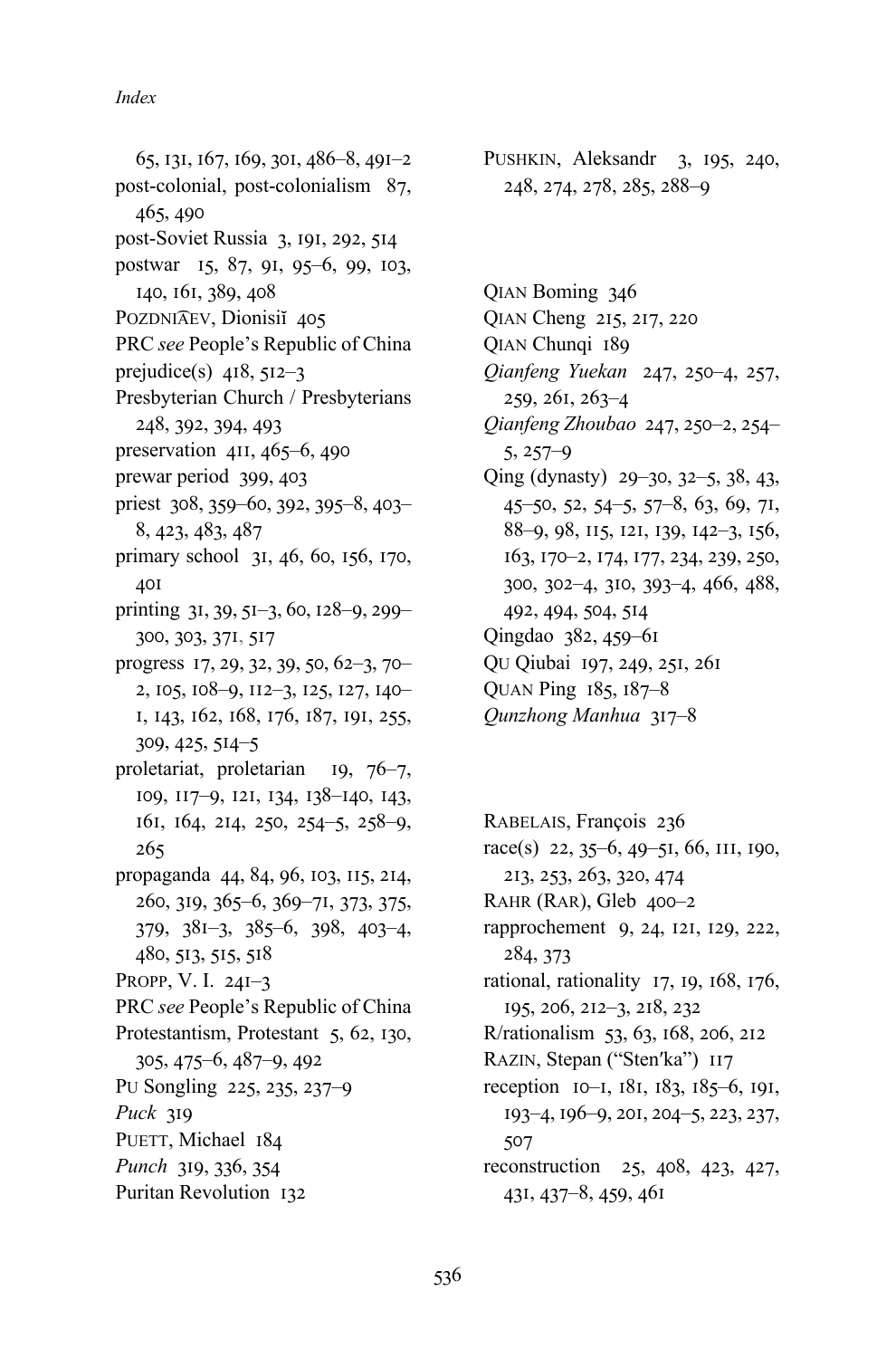- Red Army 141, 379, 478, 485, 496
- Red Guards 386, 418-9, 421-2, 426, 439, 456, 459
- "Reds", the 9, 19, 260
- REDLIKH, Liudmila Glebovna and Roman Nikolaevich 402
- Reform and Opening / gaige kaifang 105, 109, 121-2, 129, 143, 188, 191, 199, 205, 411-2, 425, 439, 456, 461, 463, 515
- Reformation 37, 42, 127, 129-30
- religion, religious, religiosity 6, 14,  $18, 25, 37, 40, 57, 67, 70-1, 128-9,$ 182, 188, 191, 196-204, 208-11, 213, 218, 221, 223, 241, 304-7, 389-90,  $392-5, 397-8, 402-5, 407, 465-6,$ 471, 474, 480, 483, 488, 495, 500, 504, 508, 512, 517
- REN Guangxuan 198-201
- Renaissance 32, 38-9, 50-1, 53, 62-3, 71, 119, 125, 127-9, 181, 183-4,  $186 - 7,478$
- renovation 427, 461, 499
- replica 456, 459, 461
- Republic of China (ROC) 3, 15, 24, 30, 33, 49, 68, 89, 90-2, 94, 103, 105-11, 113-4, 116-7, 119, 121, 123, 125-33, 136, 138-9, 142-3, 145-9, 156-7, 159, 168, 171, 173-4, 176, 329, 400-1, 404, 407
- Republican Era 30, 39, 98
- republicanism 38, 72
- restoration 91, 121, 159, 170, 214, 411, 426-7, 431, 438, 456, 483
- revisionism  $121, 386, 418 9$
- revolt 40, 43, 46, 52, 57, 67, 126, 130, 195, 212
- revolution 67, 75–6, 137, 174, 229, 249, 254, 264-5, 275 see also October Revolution, Russian revolu-

tion, socialist revolution RICCI, Matteo 32, 40, 54, 61 RIFTIN, Boris 272, 287, 310, 313 RIVERA, Diego 355 ROBINSON, James Harvey 112 Roman Empire, Romans 35, 124, 331 see also East Roman Empire Romanticism, romantic 20, 53, 196-8, 282, 438, 447, 481 Rome 5, 35, 61, 124, 126, 353, 487 ROOSEVELT, Franklin Delano 138-9, 322-3, 331, 340 ROOSEVELT, Theodore 322 ROUSSEAU, Jean-Jacques 37 ruling class(es) 121, 133, 142 Russian / Soviet army / military 56, 81, 89, 117, 400, 413, 468–70, 479– 80, 482, 497-9 see also Red Army Russian character 200, 205 Russian Civil War 9, 398, 401, 406 Russian classics 181, 193, 222 Russian emigrants / émigrés 260-2, 265, 320, 357, 389, 398, 407, 518 see also White Russians Russian empire / imperial Russia 87-8, 100, 139, 234, 238, 254, 401, 500 see also Tsarist Russia Russian Federation 170 Russian Folk Choir 270 Russian history / history of Russia 15, 20, 42, 66, 73-4, 85, 96, 99, 102, 118, 163, 173-4, 177, 516 Russian image / image of Russia 12, 29, 34, 41, 44–5, 54, 66, 70, 74, 85, 105, 121, 147, 160-1, 170, 172, 177, 247-8, 263, 318, 367, 403, 516 Russian literature 17, 190, 192, 204, 235, 247-50, 254, 258, 264-5, 268, 278, 288, 516, 517 see also Soviet

literature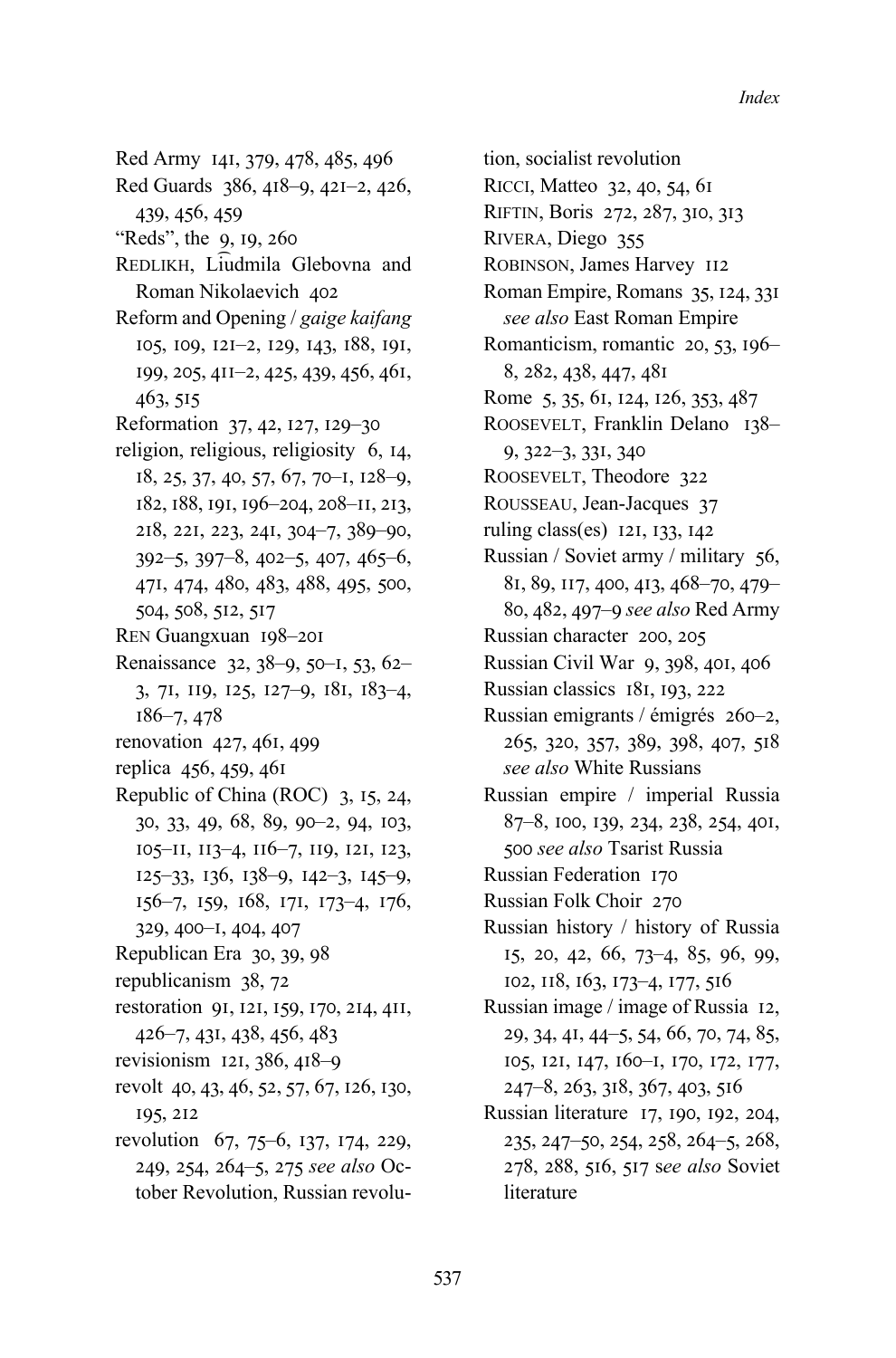- Russian Orthodox Church 24, 88,  $2I0, 389-90, 392-9, 40I, 406-9,$ 483, 496
- Russian Revolution (of 1917)  $68-9$ , 71, 89, 137, 174, 177, 400-1, 516 see *also* October Revolution, socialist revolution
- Russianness  $6, 25, 483$
- Russians 5–6, 9, 15, 19–20, 22, 24, 44-6, 69, 88, 114, 117, 206, 247, 250, 258-61, 263, 280-1, 284, 287, 295, 357-8, 367, 398-401, 403, 405, 459, 467, 470, 474, 483, 490,  $495-6, 499, 505, 514, 518$
- Russo-Japanese War 57, 89, 393,  $395, 467 - 71, 495 - 7, 499$
- Russo-Turkish Wars 43
- Salome 350 Salvation Army 394 San Salvador 131 *Sanmin zhuyi* 33, 92, 116 SAPOZHNIKOV, Georgy 354 Satan 18, 185, 187-8, 192, 194-6, 210, 218, 223 see also Mephistopheles satire, satirical 21, 213, 216-7, 236, 242-3, 300, 320, 332, 335, 337, 345, 353, 356, 359, 383 satirist 19, 196, 243 Satyagraha 335 SAWABE Takuma 392 SCHACHT, Hjalmar 333 SCHILLER, Friedrich 438, 461-2 schism 406 schooling  $15$ ,  $21$ ,  $122$ SCHUBERT, Franz 219 SCHUSCHNIGG, Kurt 340

science 29, 35, 38, 40, 50, 52, 60, 62, 70, II2, I22, I28-9, I40, I46, I48, 152, 162, 168, 222, 231–2, 379, 507, 509, 514, 517 Scotland 256, 492 see also Great Britain, UK Second Opium War *see* Opium War(s) Second World War *see* World War II secondary school  $15, 17, 31, 60, 65,$ 74, 76–78, 80–2, 84, 87, 94–103, 105, 126, 142, 145, 147-50, 156, 159, 164, 170-1, 419, 493 *Seikyō jihō* 390, 396–8, 402 *Seikyō shinpō* 390, 395-6 self and other  $2-3$ ,  $19-20$ ,  $22-3$ ,  $25$ , 99, 105, 107-8, 143, 225, 245, 365, 481, 508, 512 see also significant other self-determination  $68$ , 130, 147, 155, 166 self-identification  $6, 30, 72, 188, 193,$  $5I<sub>0</sub>$ self-strengthening  $132, 185$ self-perception  $4, 6-7, 505$ Sendai 392 serfdom 118, 133, 163, 173, 198 SEROV, Vladimir 137-8 SHAKESPEARE, William 128-9 SHAKHOVSKOĬ, John (Ioann) 400 *Shan Hai Jing 234, 301* Shandong 25, 63-4, 418, 459 Shanghai 19, 22, 31, 89, 148, 248,  $250-2, 261-2, 284, 310, 313, 317-8,$  $333, 342, 347, 357-9, 361-2, 400,$ 416-7, 438, 447, 461, 471, 480-1,  $500, 502, 518$ Shanghai Manhua 317-9, 320-2,  $33I-2, 334, 336-7, 349, 353-4$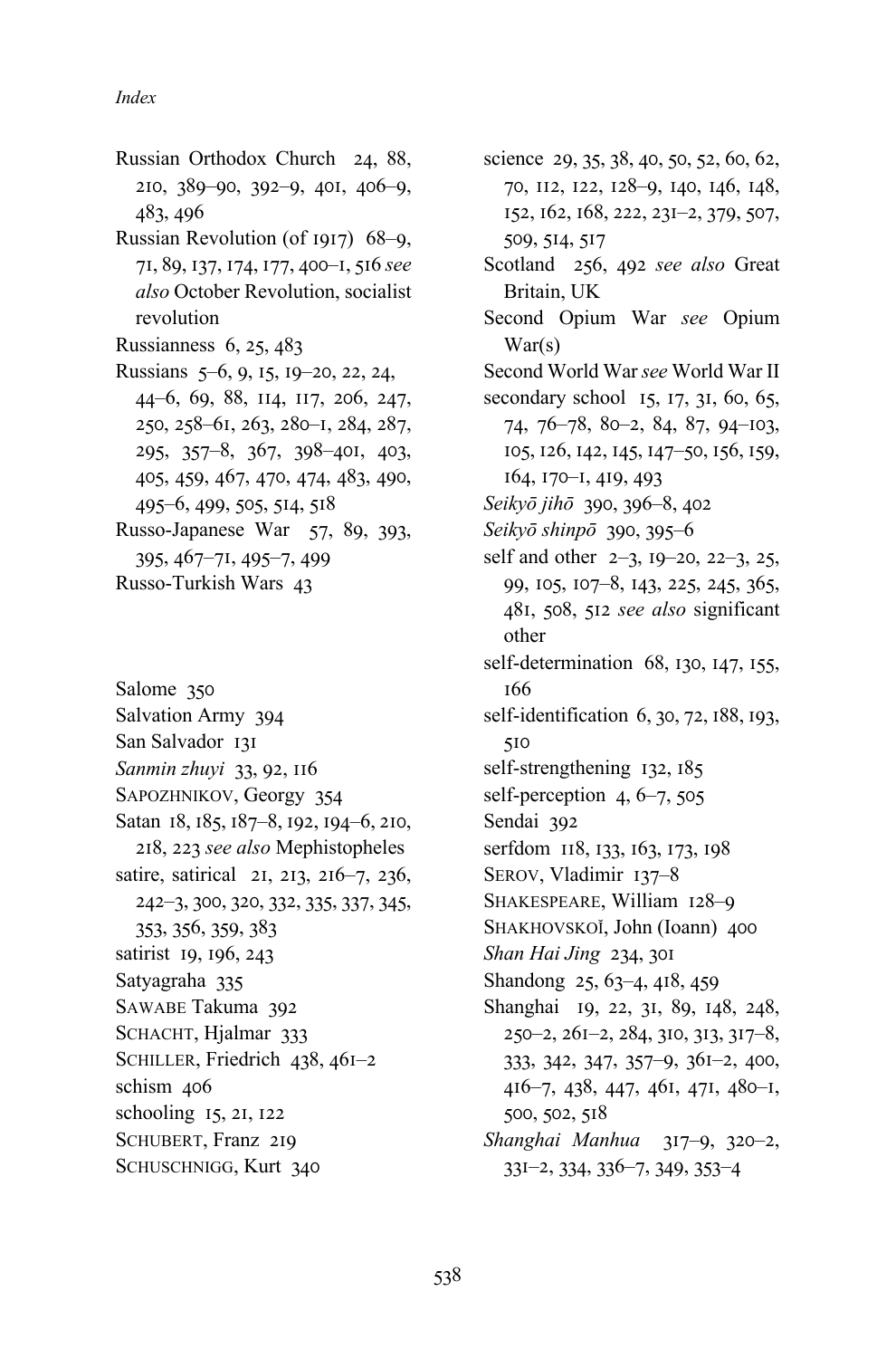SHAO Xunmei 354 SHARP, William 343 SHELLEY, Percy 195 Shidai Manhua 317-23, 331-2, 334,  $337, 346 - 9, 353 - 4, 359$ Shintō 392 SHKARBUL, Kirill 403-6, 408 short story/ies 226, 252, 271, 282, 290, 294 SHOSTAKOVICH, Dmitriĭ 276 SHOTWELL, James II2 Shōwa Tennō 466 Siberia 6, 43, 55, 57, 67, 88-9, 171, 258, 260, 400-1 SIENKIEWICZ, Henryk 226-8 significant other 7,  $14-5$  see also self and other SIMA Oian 485 SIMONOV, Konstantin 216 Simplicissimus 354  $\sin$  182-4, 199, 207-8 Sinicization 155, 157, 188 Sino-American Mutual Defense Treaty 90, 40I Sino-American relations  $I0-I$ , 63, 90-1, 96, 98, 103, 173, 401, 485 Sino-French War 40, 466, 468, 494 Sino-Japanese War / War of Resistance 23, 30-1, 81, 89, 141, 269, 314, 320, 335 Sino-Russian relations  $9-10$ ,  $38$ ,  $44-$ 5, 57, 96, 98, 143, 163-4, 173, 222, 249, 275, 300, 416, 444, 499 Sino-Soviet relations 9-10, 14, 20, 23, 68, 96, 103, 121, 137, 143, 171-3, 249, 269, 270, 273, 275, 283, 290, 373, 411-2, 416, 418, 516-7 Sino-Soviet split 3, 15, 20, 23, 91, 96, 105, 115, 119, 121, 137, 141, 280, 295, 386, 514, 517 SIPORIN, Mitchell 355

site(s) of memory 389–90, 393, 406, 409 see also lieu de mémoire slave(s), slavery  $38$ ,  $115$ ,  $119$ ,  $123$ , 125-6, 131, 135, 142, 259, 261, 331, 335, 337 Slavonic studies 234 Slavophile(s) 6, 19, 189, 200 SLEDZEVSKII, Igor' Vasil'evich 300 Social Darwinism 34, 112 social order 392 social reforms 203, 223 Socialism 98, 212, 275, 292 socialist revolution  $69, 75-7, 160,$ 284 see also Russian Revolution, October Revolution Socrates 124 Song Qingling Memorial Park 481, 500 SONTAG, Susan 347 Soviet historians 131, 134, 515 Soviet historiography 126 Soviet image / image of the USSR 68, 120-1, 143, 269, 365, 386, 518 Soviet literature 247, 249-50, 270, 278, 517 see also Russian literature Soviet Russia 3, 7, 19–20, 22, 24, 73– 4, 84-5, 90-1, 97-8, 100, 103, 105, 113-5, 120, 136, 138-9, 143, 170, 172, 220, 249, 258, 260-1, 264-5, 267-8, 272, 275-6, 282, 292, 294- $6, 319 - 20, 332, 416, 514$ Soviet (Russian) history  $14-5$ , 73-5, 84–5, 96, 99, 102, 118, 163–4, 173, 287 Soviets, the 15, 19–20, 23, 82, 139– 41, 294, 474, 478, 485, 496, 499, 504 Spain, Spanish 22, 39, 51-2, 63, 95, 111, 131, 141, 167, 169, 177, 256, 317, 331, 334, 342-3, 345-7, 394 Spanish Civil War 141, 317, 331, 334,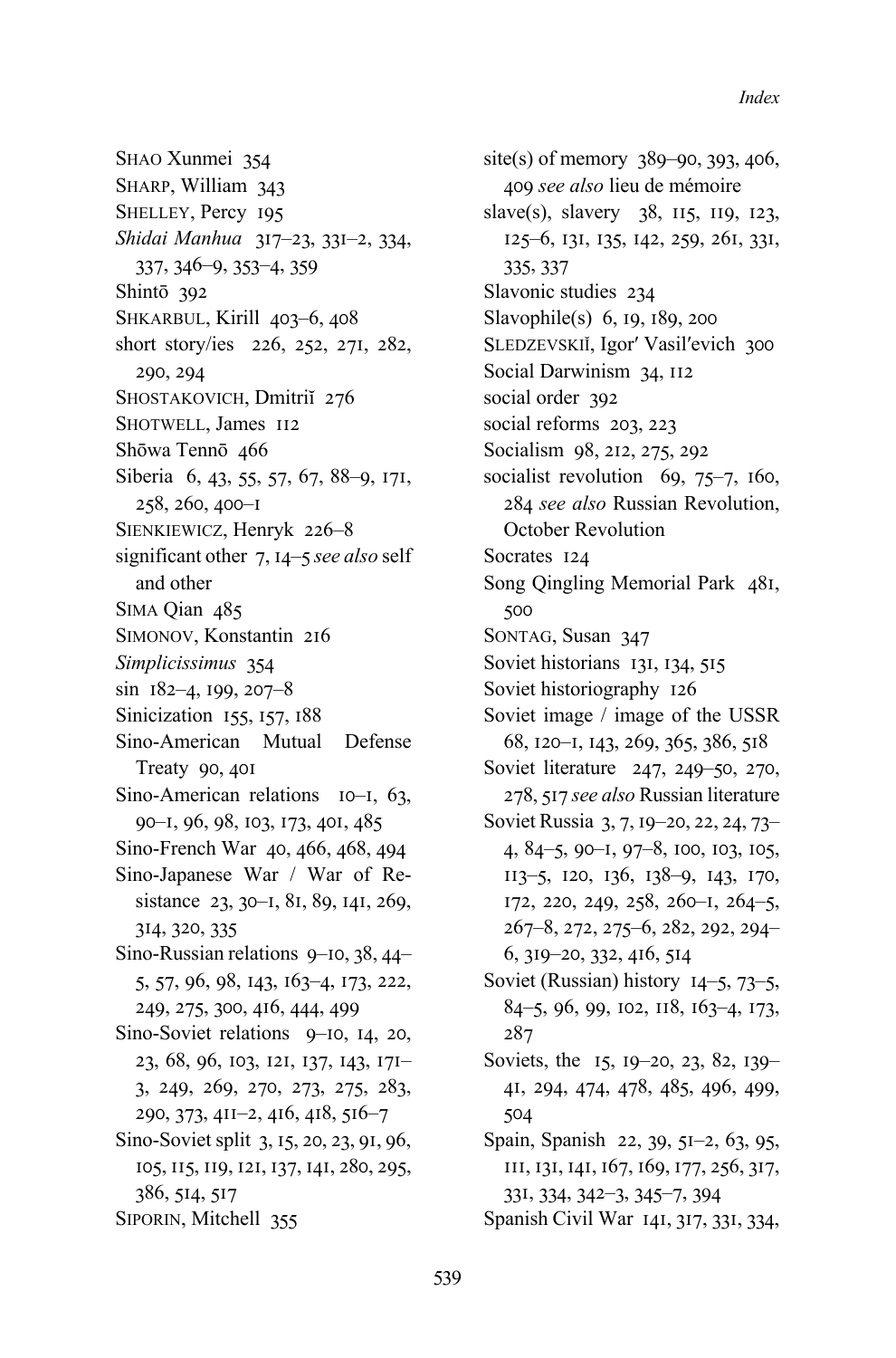342, 345, 346 Spartacus  $125-6$ St. Nikolai see KASATKIN, Nikolaĭ St. Petersburg  $2-3, 6, 21, 67, 197-8$ , 232, 273, 284, 299, 303, 306, 309, 313-4, 371-2, 374, 376-8, 384, 416, 456, 513 STALIN, Joseph (Iosif) 14, 16, 22-3, 68, 74-5, 78-81, 83-5, 109, 115, 120, 126, 137, 139, 173, 214-5, 220, 270, 278, 280-1, 322, 326, 331-2, 340, 345-6, 356, 373-4, 413 STASIUK, Andrzej 291-2 statue 3, 125, 276, 337, 438, 461-2, 465, 474-5, 480, 490-1 stereotype(s)  $13, 248, 366, 507-13$ strange, stranger 19, 87, 225, 228, 233-40, 245, 288, 290, 359, 362, 509 STUART, John Leighton 485 subjectivity  $102, 238 - 9$ SUN Yat-sen 33, 65, 172, 253-4, 480 superstition 62, 128, 503, 505 SVERDLOV, Yakov (IAkov) Mikhailovich  $137$ swastika 322, 331, 345-6, 355, 382 symbolic, symbolism 123, 137, 186, 191, 213, 217-8, 223, 236, 241, 265, 271, 303, 308, 345, 371, 373, 416, 461, 478, 486 synthesis, synthetic  $205-6$ , 239, 371

Taganka stage 214 Taichung (Taizhong) 396, 403, 406 Tainan 396, 398, 492 Taipei (Taibei) 24, 88, 90, 92, 94, 99, 106, 389-90, 396-8, 400, 402-8 see also New Taipei City

Taiwan Nichinichi Shinpō 390, 394-8, 407 Taiwanese-Japanese relations 91,  $177$ Taiwanese-Russian relations 15, 24, 87-8, 92-3, 103, 170-71, 174, 177, 404, 516 Taiwanese-U.S. relations 91, 404, 407 Taizhong see Taichung TAKAI Makio Antoniĭ 396-8 tame, tameness 230, 232, 235, 237, 240-1, 244 Tamsui (Danshui) 401, 483, 492, 493, 494 TANG Sanzang 235, 237 TANG Yihong 220-I tangible (heritage) 3, 23-5, 136, 465, 474, 478, 480-1, 505 Tarzan 343, 356 taxation, tax(es) 35, 52, 57, 130, 135 TCHAIKOVSKY (CHAĬKOVSKIĬ), Pyotr (Pëtr) 20, 271, 274, 277, 279, 281– 2, 286, 288-9 TE Wei 323, 332, 336–7, 350, 353 teaching methods 15, 147 Tiananmen 268, 276, 281, 373, 504 TIE Ning 290 Tokugawa period 392-3 Tokyo 55, 89, 227, 239, 244, 392-3, 399-400, 402, 492 Tokyo Puck 354 tolerance 205 tomb 25, 276, 465-6, 469, 471-2,  $474-5, 478, 480-1, 483, 485-6,$ 488-94, 496-7, 500-5 tombstone 25, 466, 471, 473-5, 481, 483, 485-6, 489-92, 496, 498,  $500 - 2, 505$ TONG Daoming 214-6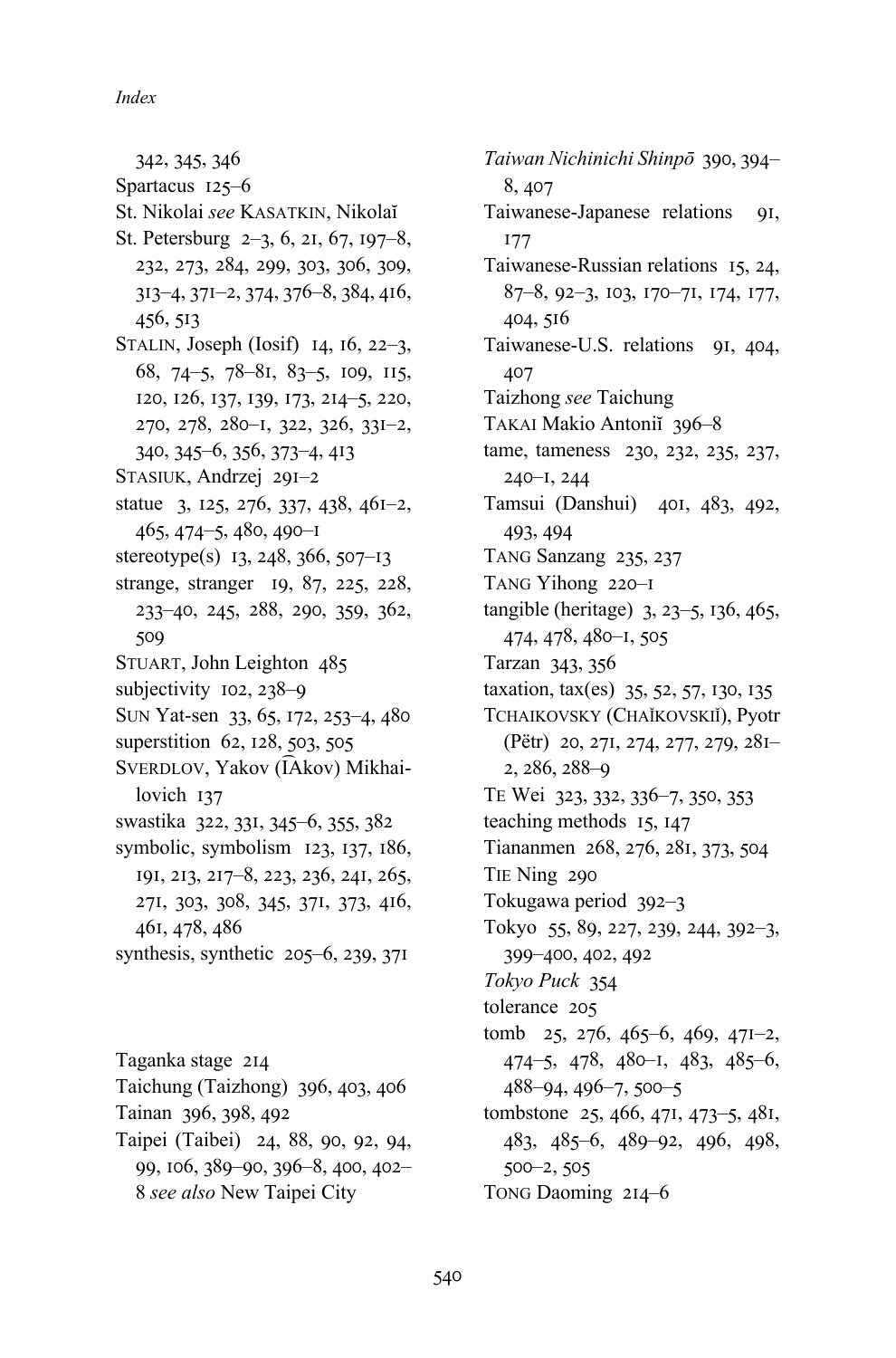- topoi, topos 184
- Toreador 334-5
- TOROPTSEV (TOROPTSEV), Sergeĭ (Sergey) 269, 278, 282, 285-8, 290
- Tosa 392
- totalitarian 22, 215, 222, 319, 321,  $33I-2, 346, 363, 518$
- tradition 17, 19, 24, 30, 33, 110, 115, 157-8, 168, 181-6, 188-9, 192, 196, 201, 213, 217-20, 225, 227, 232-5, 240-2, 245, 284, 301, 318, 354, 478,  $484 - 6$
- tragedy 19, 185, 187, 190, 242-3, 245, 262, 295, 333, 350
- transcendence 182, 186
- transcultural 225, 241, 245, 275, 276
- Treaty of Aigun  $44-6$ , 58
- Treaty of Nerchinsk 45, 57, 100
- treaty port(s)  $88, 393$
- TRETYAKOV (TRET'IAKOV), Sergey (Sergei) 285
- Tripitaka 237
- TROTSKY (TROTSKII), Leon 78, 80-I, 85
- True Jesus Church 394
- TSAI Ing-wen (CAI Yingwen) 92, 157
- TSAO Yung-ho (CAO Yonghe) 158 Tsar 55, 113, 115, 117, 236, 381
- 
- Tsarist Russia 3, 6–7, 9, 13, 15, 113, 115, 119, 143, 170-1, 173-4, 177, 411, 418, 467, 470, 480, 483, 496-7, 499-500, 514, 516 see also Russian empire TSILIS, Nektarios 405 TSUKAMOTO Zenya 395-6, 398 Tsukiji 392 Tu Cheng-sheng (Du Zhengsheng) 102, 158
- TUMANOVA, Tonya (Tonia) 274
- Turkey, Turkish, Turks 7, 38-39, 41, 43-44, 49, 56, 58, 68, 71, 256
- U.S. government 380
- U.S. imperialism / American imperialism  $120, 381-3, 385-6$
- U.S. military 382, 385, 404
- U.S. president 64, 108, 121, 138-9, 323, 381, 385, 387
- U.S.-Russia relations (also: U.S.-Soviet relations. U.S.-USSRrelations) 96, 98, 103, 163, 399
- Uighur(s)  $272,401$
- UK 10, 166-7, 171, 176, 257, 320-3, 340, 358 see also Britain, England, Great Britain, Scotland
- Ukraine, Ukrainian 6, 19, 92, 225, 233-40, 264, 281, 406, 500
- unequal treaties 65, 98, 143, 163
- Union Jack 322, 331, 342
- United Nations (UN) 91, 112, 121, 136, 140, 156, 173
- universal 35, 119, 122, 191, 197, 201-2, 206, 209, 213-4, 292, 349, 350 unreality, unreal 229-30, 301 Ural 268, 293, 401 Urumqi 401
- value(s) 2, 74, 77, 79, 83, 95, 108-9, 111, 116, 122, 143, 146, 167-8, 177, 201, 203, 208, 217, 221-2, 229, 238, 240, 243, 289, 291, 296, 319, 370, 4II, 425, 447, 466-7, 480 Vatican 125, 210, 353 Vereenigde Oost-Indische Compagnie (VOC) 394
- Victorian 467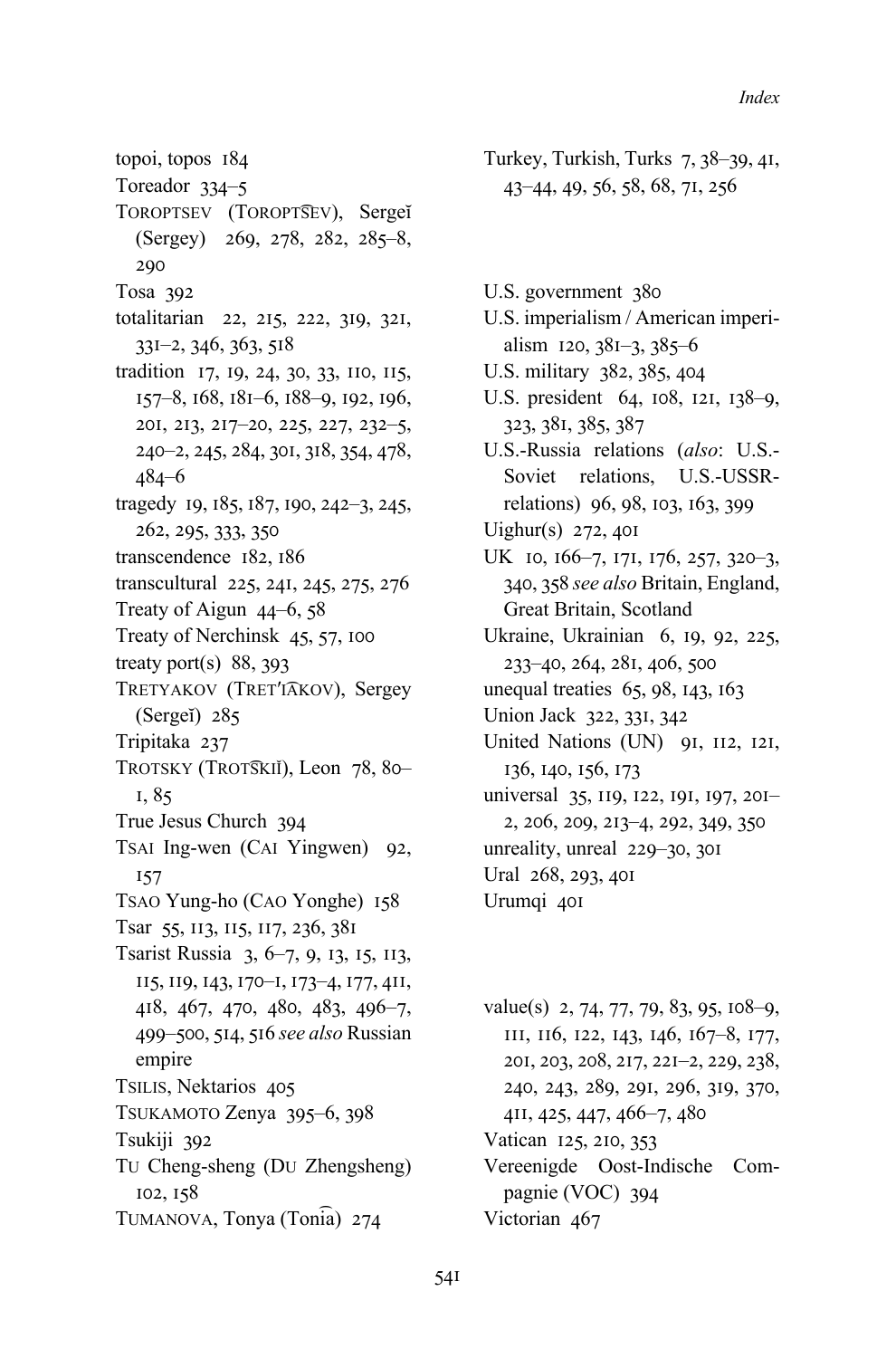Vietnamese 385, 474 Voland 192, 217, 218-9, 221 vulgar, vulgarity 190, 217, 243, 245

WAN Guoan 251, 259-61 WANG Dunqing 319, 323, 354, 355,  $358 - 60$ WANG Huandi 444-7 WANG Meng 20, 267-96 WANG Shucun 313 WANG Wuneng 333 WANG Yangming 186 WANG Zimei 319, 324, 327, 332,  $334-6, 338, 343, 345-6, 355-6$ WEBER, Max 107, 182 WEI Chenying 329, 332 wenyan (literary Sinitic) 227 West Germany 5, 383, 401 see Germany Western Bloc 399 Western Christianity 206 Western Europe 2, 19, 24, 40, 100, 113, 232, 412, 431, 466-7, 475 Western European civilization 232 Western history / history of the West 2, 16, 29, 33, 50, 53, 66, 70, 72, 94-5, 119, 125, 130-1 Western image / image of the West 29, 32-34, 46, 54, 59, 72, 74, 105, 109, 122, 145, 147, 160, 318, 365, 382, 386, 514-6, 518 Western Learning 32, 54, 60-I Western modernization 393 Western philosophy 222 Western scholarship 10 Western thought 124, 183 westernization, westernize 6, 18-9, 100, 122, 225, 231-4, 240-2, 245, 273, 310, 353, 359, 515

Westernness 25, 467 whig historiography 109, 128 White Russians / the "Whites" 9, 19, 357, 401, 403 see also Russian emigrants, Tsarist Russia White Terror 91, III, 140, 403-4, 494 WILSON, Woodrow 64, 108, 136 Wilsonian(ism) 108, 110, 112, 136, 139 WOLF, Christa 29I WONG Kar-wai 277 world history 13-4, 16, 29, 33, 37, 41, 59, 66, 74, 76-7, 87, 95, 99-100,  $102, 105, 109-11, 115-7, 119-22,$ 132, 135, 137, 142-3, 146, 149-53, 158-9, 162, 166, 170-1, 173-7, 508, 515–6 see also global history World History textbooks 32, 74, 100, 103, 105, 108, 117, 123, 125-6, 129, 137-8, 142, 151, 514 world literature 254, 296 World War I (WWI) 3, 52, 57, 62-4, 68, 71, 97-8, 100, 136-9, 164, 173-4, 355, 489, 514 World War II (WWII) 3, 5, 8, 11, 14, 24, 30, 63, 68, 81, 85, 87, 97-8, 100, 103, 113, 136, 139, 140-1, 172, 174, 270, 279, 333, 347, 380, 389-90, 397-9, 404, 407, 481, 489,  $494 - 5,514$ worldview 16, 95, 106, 108, 112, 143, 195, 206-8, 250, 302, 510-1 WU Cheng'en 235-6

 $Xi$  Jinping  $152-4$ Xi You Ji 234-7, 239-41 Xi'an incident 328 xiao ren 214 Xinhai Revolution 30, 154, 156